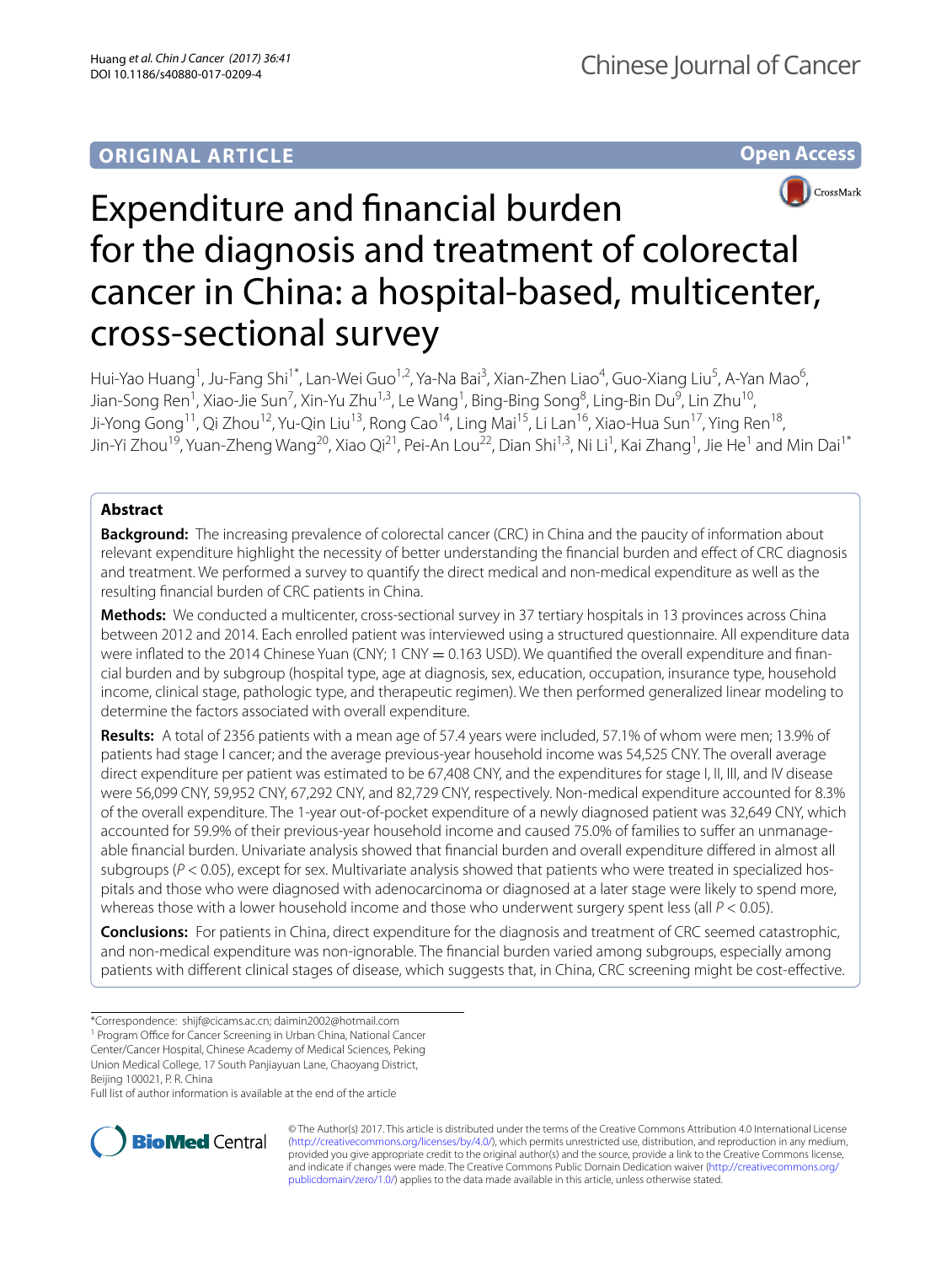**Keywords:** Colorectal neoplasms, Direct expenditure, Financial burden, China

# **Background**

Worldwide, colorectal cancer (CRC) is the third most commonly diagnosed cancer in men and the fourth most common in women [\[1](#page-14-0)]. It was estimated that, in 2012, 159,100 new male cases and 142,200 new female cases occurred in China [\[2](#page-14-1)]. Signifcant advances have been made worldwide in improving CRC patient survival, which are bound to increase the fnancial burden at the aggregate level, especially in the context of high prevalence and rapid population growth [[1,](#page-14-0) [3](#page-14-2)]. It has been shown that patients and their families suffer both financial burden and emotional hardship [\[4](#page-14-3)[–6](#page-14-4)]. Considerable researches have been conducted on the fnancial burden of cancer in the United States and other countries [\[7](#page-14-5), [8](#page-14-6)]. Studies in China have been scarce, and most such studies have focused merely on the medical expenditure, as documented from hospital information systems [[9](#page-14-7)].

Discerning the true fnancial burden helps explain the general status of a population's health under current healthcare system, thus enabling the development of optimal policies. Furthermore, a sound understanding of the fnancial burden is crucial for conducting cost-efective analyses; also, it helps assess the potential expenditures and benefts of related intervention programs [[10\]](#page-14-8)—for example, whether the screening strategies involved in the ongoing Cancer Screening Program in Urban China (CanSPUC) are cost-efective at the current scale or an expanded scale in the future  $[11]$  $[11]$ . This work is of great importance in the context of limited evidence on the economic evaluation of CRC screening in China [[12\]](#page-14-10).

Conducted as part of the health economic evaluation research of the CanSPUC, this study aimed to estimate both medical and non-medical expenditures of overall and subgroups of CRC patients, as well as to discern the subsequent fnancial burdens imposed on patient families.

## **Methods**

#### **Study design and study sites**

This multicenter, hospital-based, cross-sectional study was conducted between September 2012 and December 2014 in 13 study sites (Shandong, Beijing, Jiangsu, Guangdong, Zhejiang, Hebei, Liaoning, Hunan, Heilongjiang, Henan, Xinjiang, Gansu, and Chongqing). The 13 sites joined in the first 2 years after the CanSPUC startup. Thirty-seven tertiary hospitals (23 general hospitals and 14 specialized hospitals) were involved. Table [1](#page-2-0) shows further information about the involved cities and hospitals, including population size, gross domestic product (GDP) per capita, and numbers of cities and hospitals for each site  $[13]$  $[13]$ . The survey was approved by the Institutional Review Board of the Cancer Hospital of the Chinese Academy of Medical Sciences. All patients provided written informed consent.

#### **Patient selection**

Considering the budget from the government and previous experience, a total of 3120 CRC patients were expected for the 13 study sites. For each site, in accordance with a uniform design scheme, a stratifed convenience sampling approach was used for selecting 240 clinically confrmed, primary prevalent CRC patients who were undergoing treatment in hospitals (including both newly diagnosed and existing cancer patients). To reach a sufficient power for subgroup analyses, sample sizes were balanced among cancer stages (20%–30% for each stage, from stage I to stage IV) and sex (maximum 60% for either sex). All respondents were interviewed face-to-face using a structured questionnaire at the time of discharge when most treatment expenses were incurred. Prior to the survey, we registered participation of all invited patients; also, we recorded basic information to facilitate exclusion, including age, sex, and cancer stage. For patients who were in very poor condition, family member(s) or other caregivers helped with the interview; all other interviewees were the patients themselves.

#### **Questionnaire contents**

The questionnaire included the following five parts:  $(A)$ demographic and societal information (e.g., hospital ID, name, sex, age, education, occupation, previous-year household income, and healthcare insurance type); (B) clinical information (e.g., clinical stage, pathologic diagnosis, confrmed date, and therapeutic regimen); (C) expenditure information of the to-date whole course of illness until the survey date by clinical visit—both outpatient and inpatient, occurring both within and outside the surveyed hospitals—i.e., the start date of treatment, hospitalization duration, overall medical expenditure, overall and detailed non-medical expenditure (including additional meals, additional nutrition, transportation, accommodation, hired informal nursing, and other expenditures), predicted reimbursement ratio, and selfreported fnancial pressure; (D) time loss of the to-date whole course to clinical visits (both outpatient and inpatient, occurring both within and outside the surveyed hospitals)—patient working days lost and accompanying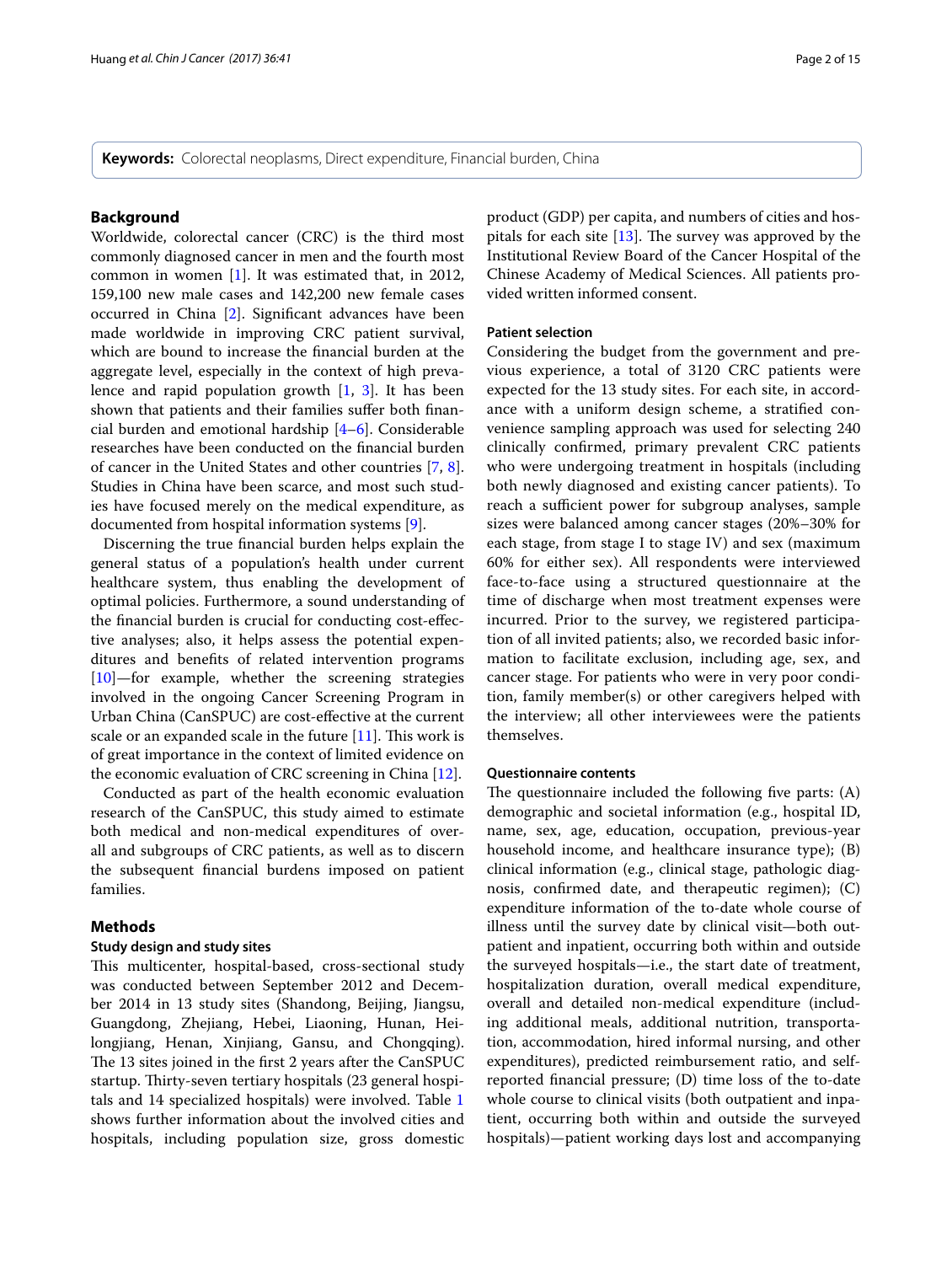| Province       | <b>General information</b>                            |                                              |                               | Specific information on cites and hospitals involved |                                          |                                       | Overall              |  |
|----------------|-------------------------------------------------------|----------------------------------------------|-------------------------------|------------------------------------------------------|------------------------------------------|---------------------------------------|----------------------|--|
|                | Population<br>size in 2014 <sup>a</sup><br>(x 10,000) | GDP per capita<br>in 2014 <sup>a</sup> (CNY) | <b>Number</b><br>of cities    | <b>Total number</b><br>of hospitals                  | <b>Number</b><br>of general<br>hospitals | Number of<br>specialized<br>hospitals | expenditure<br>(CNY) |  |
| Shandong       | 9789                                                  | 60,879                                       | $1$ (Jinan)                   |                                                      | $\Omega$                                 |                                       | 111,813              |  |
| Beijing        | 2152                                                  | 99,995                                       | 1 (Beijing)                   | 3                                                    |                                          | $\overline{2}$                        | 94,502               |  |
| Xinjiang       | 2298                                                  | 40,648                                       | 1 (Urumchi)                   | 2                                                    | $\mathbf{0}$                             | 2                                     | 88,887               |  |
| Hunan          | 6737                                                  | 40,271                                       | 1 (Changsha)                  | 6                                                    | 5                                        |                                       | 70,168               |  |
| Guangdong      | 10,724                                                | 58,540                                       | 5 (Five cities <sup>b</sup> ) | $\overline{2}$                                       |                                          |                                       | 69,238               |  |
| Zhejiang       | 5508                                                  | 73,002                                       | 2 (Hangzhou,<br>Ningbo)       | 3                                                    | 3                                        | $\mathbf{0}$                          | 65,952               |  |
| Heilongjiang   | 3833                                                  | 39,226                                       | 2 (Harbin,<br>Daging)         |                                                      |                                          | $\mathbf 0$                           | 60,245               |  |
| Gansu          | 2591                                                  | 26,433                                       | 2 (Lanzhou,<br>Jinchang)      |                                                      | $\mathbf{0}$                             |                                       | 56,126               |  |
| Henan          | 9436                                                  | 37,072                                       | 1 (Zhengzhou)                 | 6                                                    | 5                                        |                                       | 55,829               |  |
| Hebei          | 7384                                                  | 39,984                                       | 1 (Tangshan)                  |                                                      | $\mathbf{0}$                             |                                       | 49,332               |  |
| Jiangsu        | 7960                                                  | 81,874                                       | 2 (Nantong,<br>Xuzhou)        |                                                      | $\circ$                                  |                                       | 46,181               |  |
| Liaoning       | 4391                                                  | 65,201                                       | 1 (Tieling)                   | 9                                                    | 7                                        | 2                                     | 37,103               |  |
| Chongqing      | 2991                                                  | 47,850                                       | 1 (Chongqing)                 |                                                      | $\mathbf 0$                              |                                       | 36,292               |  |
| National total | 136,782                                               | 46,652                                       | 21                            | 37                                                   | 23                                       | 14                                    | 67,408 <sup>c</sup>  |  |

# <span id="page-2-0"></span>**Table 1 Summary information and overall expenditure for diagnosis and treatment of patients with colorectal cancer in 13 study sites in China**

*CNY* Chinese Yuan, *GDP* gross domestic product

<sup>a</sup> Based on China Statistical Yearbook 2015.<http://www.stats.gov.cn/tjsj/ndsj/2015/indexch.htm> [[13\]](#page-14-11)

<sup>b</sup> Including Guangzhou, Shenzhen, Zhongshan, Dongguan, and Foshan

<sup>c</sup> The average overall expenditure for colorectal cancer diagnosis and treatment based on data from the 13 study sites in China

person-days of informal caregivers (relatives and friends); and (E) quality control items (e.g., investigator-evaluated reliability (excellent, good, general, or poor) of the above four parts, and signature of investigator and auditor). If the former four parts were evaluated as excellent or good reliability, the record was deemed as high quality; otherwise, it was considered as low quality.

#### **Estimation of expenditure and fnancial burden**

We estimated the overall expenditure per patient for the whole course of illness, including both medical and non-medical expenditures. Medical expenditures were paid partly by the insurers; non-medical expenditures were paid entirely by the patients. We defned a newly diagnosed course as 2 months before diagnosis and 10 months after diagnosis, which is not exactly the same as the commonly used defnition (1 year after diagnosis) because, in China, a large amount of money is usually spent for diagnosis before pathologic confrmation. We defned all patient-paid medical expenditure items and non-medical expenditure of a newly diagnosed course as out-of-pocket expenditure. Expenditure data presented estimates for the whole course of the illness if they were unspecifed. Except when calculating the proportional breakdown of non-medical expenditures, all expenditure data were converted to the 2014 Chinese Yuan (CNY; 1  $CNY = 0.163$  USD) by the year-specific healthcare con-sumer price index of China [[13\]](#page-14-11).

To qualify fnancial pressure, we asked, "Which of the following accurately describes your family's fnancial pressure from your disease?" and ofered four response options: "not at all," "somewhat but manageable," "heavy," and "overwhelmed." We classifed "not at all" and "somewhat but manageable" as manageable burdens; we classifed the other two responses as unmanageable burdens. In addition, to objectively refect the fnancial burden, we adapted the indicator of the expense-income ratio, which equals to the average out-of-pocket expense of a newly diagnosed course divided by the average previous-year household income. We used the threshold proposed by Xu et al.  $[14]$  $[14]$  that financial catastrophe occurs with the expense-income ratio at or exceeding 40%.

## **Statistical analysis**

For quality control purposes, all investigators were trained and required to check each questionnaire before ending the survey; a second research staf member would then double-check each questionnaire within 2 days of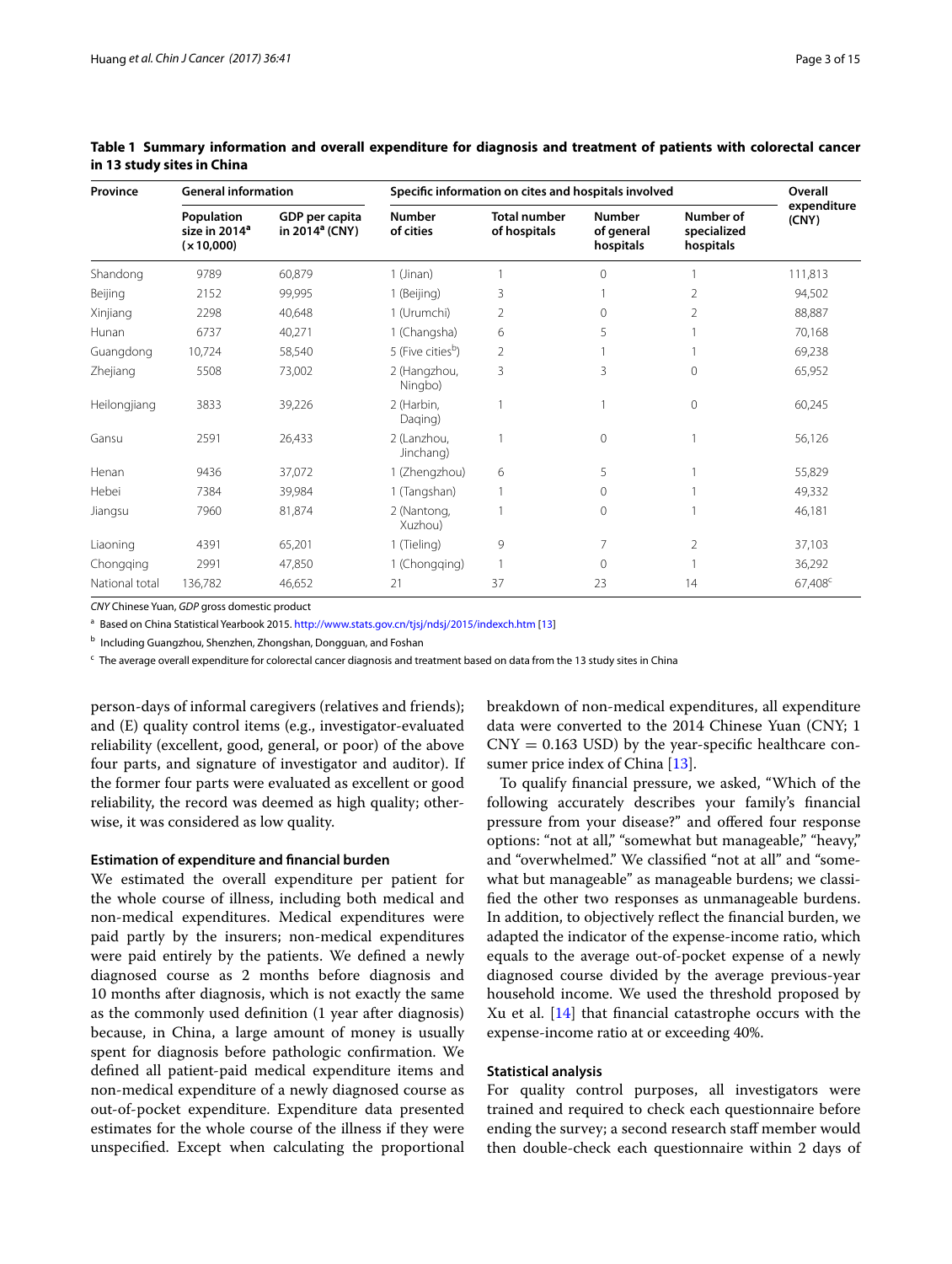completion. All data were double-entered into EpiData 3.1 software (EpiData Association, Odense, Denmark). In addition, extensive data checking was performed using SAS 9.2 statistical software (SAS Institute, Cary/NC, USA).

SAS 9.2 statistical software was also used for data analysis. For descriptive analysis, we used percentages for qualitative variables; due to the skewed nature of quantitative variables (such as expenditure estimates), several descriptive statistics was derived as needed, including means, standard deviations, medians, and ranges. We conducted a subgroup analysis of the overall expenditure, expense-income ratio, fnancial pressure, and time loss by using the following variables: hospital type, age at diagnosis, sex, education, occupation, healthcare insurance type, previous-year household income, clinical stage, pathologic type, and therapeutic regimen. For the overall expenditure after logarithm transition, expense-income ratio, and time loss, a two-sample Student's *t* test was used for a two-group comparative analysis; the analysis of variance test was used for more than two groups; and the SNK-*q* test was used for multiple comparisons. The overall expenditure of each study site was also calculated, and its spearman correlation with site-specifc GDP per capita in 2014 was explored. To determine fnancial pressure, the Chi square test was used. To determine the infuencing factors of overall expenditure, we also performed generalized linear modeling with a gamma distribution. *P* values less than 0.05 were considered statistically signifcant.

## **Results**

#### **Descriptive characteristics**

We invited 2710 CRC patients; however, 354 (15.5%) did not participate in the survey. The main reasons for nonparticipation were strong refusal by patients (74.0%), followed by communication difficulties (13.0%), and strong refusal by relatives (3.4%). A total of 2356 CRC patients were fnally included, with a mean age at diagnosis of 57.4 years. Of these patients, 1660 (70.5%) came from specialized hospitals; 1345 (57.1%) were men; 253 (10.7%) had college education or above; and 845 (35.9%) were farmers (Table  $2$ ). The two principal insurance types were the urban employee basic medical insurance (916 of 2356, 38.9%) and the new rural cooperative medical scheme (897 of 2356, 38.1%). The mean previous-year household income was 54,525 CNY.

The proportions of stage I, II, III, and IV disease were 13.9, 26.7, 34.6, and 23.7%, respectively. In terms of pathologic type, most was adenocarcinoma (88.3%). Approximately one-third (37.8%) of the patients underwent surgery alone; another third (33.4%) received chemotherapy alone. The median numbers of clinical visits and

<span id="page-3-0"></span>**Table 2 Characteristics of 2356 patients with colorectal cancer**

| Characteristic                                                           | No. of patients (%)    |
|--------------------------------------------------------------------------|------------------------|
| Hospital type                                                            |                        |
| General                                                                  | 696 (29.5)             |
| Specialized                                                              | 1660 (70.5)            |
| Age at diagnosis (years)                                                 |                        |
| Mean $\pm$ SD <sup>a</sup>                                               | $57.4 \pm 12.1$        |
| $<$ 45                                                                   | 361 (15.3)             |
| $45 - 54$                                                                | 542 (23.0)             |
| $55 - 64$                                                                | 787 (33.4)             |
| $\geq 65$                                                                | 666 (28.3)             |
| Sex                                                                      |                        |
| Men                                                                      | 1345 (57.1)            |
| Women                                                                    | 1011 (42.9)            |
| Education                                                                |                        |
| Primary school or below                                                  | 727 (30.9)             |
| Junior high school                                                       | 784 (33.3)             |
| Senior high school                                                       | 592 (25.1)             |
| Undergraduate or over                                                    | 253 (10.7)             |
| Occupation                                                               |                        |
| Farmer                                                                   | 845 (35.9)             |
| Enterprise or company employee/worker                                    | 570 (24.2)             |
| Self-employee or unemployee                                              | 354 (15.0)             |
| Retiree                                                                  | 274 (11.6)             |
| Public sector employee                                                   | 259 (11.0)             |
| Others                                                                   | 54(2.3)                |
| Previous-year household income <sup>a,b</sup> (CNY)                      |                        |
| Mean $\pm$ SD                                                            | 54,525 ± 45,822        |
| Median ( $P_{25}$ - $P_{75}$ )                                           | 40,000 (20,000-70,000) |
| $<$ 20,000                                                               | 339 (14.9)             |
| 20,000-39,999                                                            | 632 (27.7)             |
| 40,000-69,999                                                            | 669 (29.4)             |
| >70,000                                                                  | 639 (28.0)             |
| Income per patient in last 5 years <sup>a,c</sup> (CNY)                  |                        |
| Mean $\pm$ SD                                                            | $30,355 \pm 29,841$    |
| Number of family members <sup>a,d</sup> [median ( $P_{25}$ – $P_{75}$ )] | $4(2-5)$               |
| Healthcare insurance type <sup>e</sup>                                   |                        |
| Urban employee basic medical insurance                                   | 916 (38.9)             |
| Urban resident basic medical insurance                                   | 446 (18.9)             |
| New rural cooperative medical scheme                                     | 897 (38.1)             |
| Commercial insurance                                                     | 22(0.9)                |
| Self-paid                                                                | 49 (2.1)               |
| Others                                                                   | 24 (1.0)               |
| Clinical stage                                                           |                        |
| L                                                                        | 328 (13.9)             |
| Ш                                                                        | 630 (26.7)             |
| Ш                                                                        | 815 (34.6)             |
| IV                                                                       | 559 (23.7)             |
| Not reported                                                             | 24 (1.0)               |
| Pathologic type                                                          |                        |
| Adenocarcinoma                                                           | 2081 (88.3)            |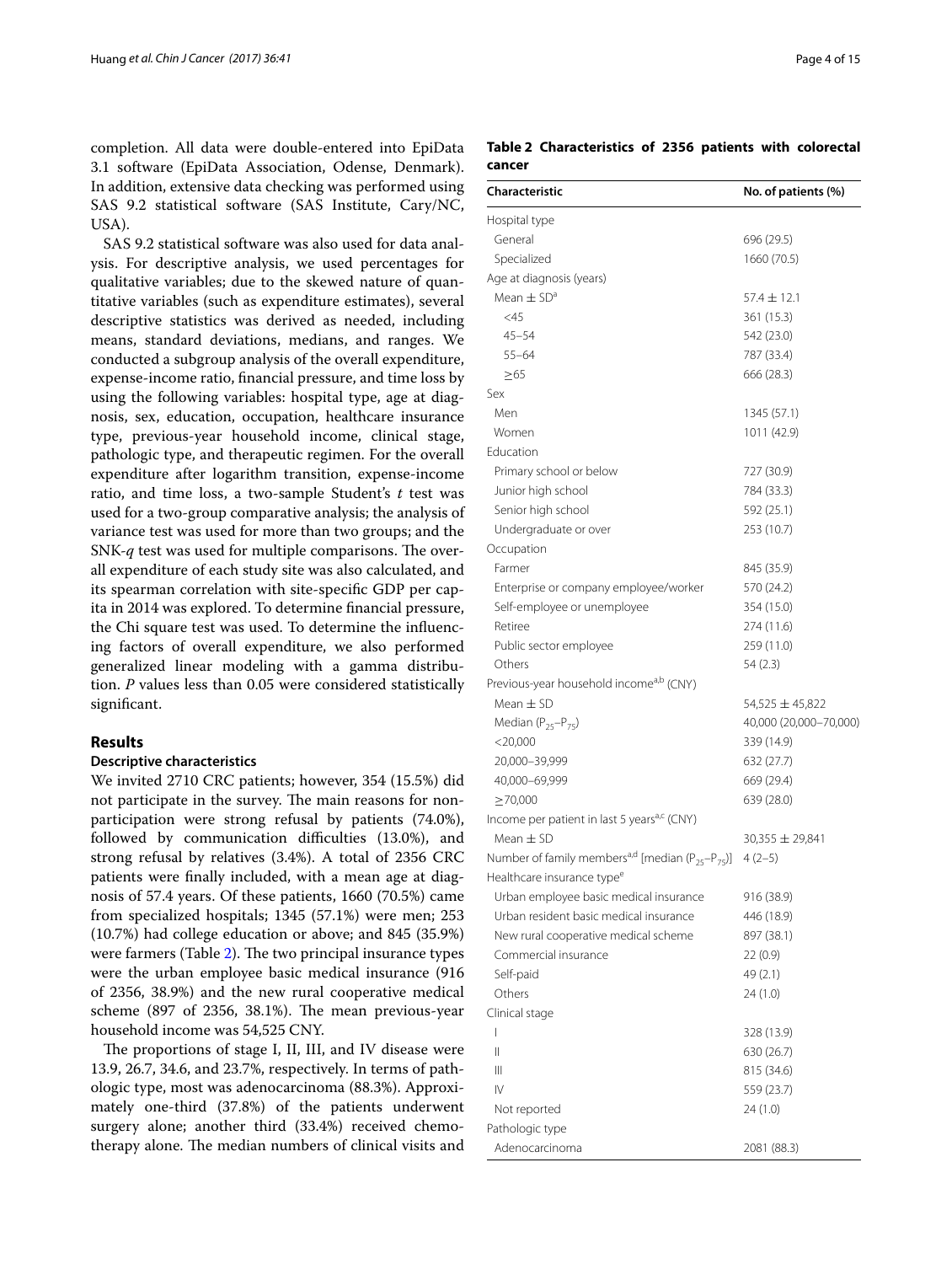# **Table 2 continued**

| <b>Characteristic</b>                                            | No. of patients (%) |
|------------------------------------------------------------------|---------------------|
| Others                                                           | 176(7.5)            |
| Not reported                                                     | 99 (4.2)            |
| Therapeutic regimen <sup>f</sup>                                 |                     |
| Surgery                                                          | 886 (37.8)          |
| Chemotherapy                                                     | 784 (33.4)          |
| Surgery and postoperative chemotherapy                           | 333 (14.2)          |
| Symptomatic treatment                                            | 222 (9.5)           |
| Concurrent chemoradiotherapy                                     | 62(2.6)             |
| Radiotherapy                                                     | 42 (1.8)            |
| Neoadjuvant chemotherapy and surgery                             | 16(0.7)             |
| Number of clinical visits <sup>a</sup> [median ( $P_5-P_{05}$ )] | $2(1-5)$            |
| Number of admissions <sup>a</sup> [median ( $P_5-P_{95}$ )]      | $1(1-5)$            |
| Hospital stay <sup>a,g</sup> (days)                              |                     |
| Mean $\pm$ SD                                                    | $37 + 38$           |
| Median $(P_{25}-P_{75})$                                         | $25(17-42)$         |
| Quality of the questionnaire                                     |                     |
| High quality                                                     | 2230 (94.7)         |
| Low quality                                                      | 126(5.3)            |

*SD* standard deviation, *CNY* Chinese Yuan,  $P_{25}-P_{75}$  percentile 25 to percentile 75, *P<sub>5</sub>–P<sub>95</sub>* percentile 5 to percentile 95

<sup>a</sup> Except for these values, other values are presented as number of patients followed by percentage in parentheses

**b** The data of 77 patients were missing

 $c$  The data of 44 patients were missing

<sup>d</sup> The data of 24 patients were missing

<sup>e</sup> The data of 2 patients were missing

<sup>f</sup> The data of 11 patients were missing

 $9$  The data of 4 patients were missing

admissions were 2 (percentile 5 to percentile 95  $[P_5-P_{95}]$ : 1–5) and 1 ( $P_5-P_{95}$ : 1–5), respectively. The median hospital duration was 25 days (percentile 25 to percentile 75  $[P_{25}-P_{75}]$ : 17–42 days), and the median course was 36 days ( $P_{25}-P_{75}$ : 12–124 days). Of the whole patient cohort, 2230 (94.7%) provided responses that were considered high quality. More information about the questionnaires is shown in Table [2.](#page-3-0)

#### **Overall expenditure**

Overall mean expenditure per CRC patient was estimated to be 67,408 CNY, with 91.7% (61,829 CNY) used for medical expenditure. Overall expenditure showed a notable increase with the progression of disease  $(P < 0.001)$ : for stages I, II, III, and IV disease, the expenditures were 56,099 CNY (95% confdence interval [CI] 51,918–60,281 CNY), 59,952 CNY (95% CI 56,971–62,932 CNY), 67,292 CNY (95% CI 63,673–70,910 CNY), and 82,729 CNY (95% CI 77,231–88,228 CNY), respectively. Multiple comparisons of overall expenditure showed that no signifcant diference was found between stage I and II, I and III, or II and III diseases (all *P* > 0.05); overall expenditure for stage IV disease was signifcantly higher than that for stages I–III diseases ( $P < 0.001$ ). Multiple comparison of medical expenditure showed similar results; medical expenditure ranged from 51,366 CNY (95% CI 47,644– 55,087 CNY) for stage I disease to 75,673 CNY (95% CI 70,551–80,794 CNY) for stage IV disease, with a 47.5% growth rate. Detailed information about medical expenditure for CRC diagnosis and treatment is shown in Fig. [1](#page-4-0).

We found that the overall expenditure varied among diferent study sites (range 36,292–111,813 CNY), with Chongqing the lowest and Shandong the highest (Table [1](#page-2-0)). Spearman correlation analysis showed that the expenditure was not associated with the local economy  $(r = 0.143, P = 0.626)$ . Thus, the GDP per capita was not considered in the later univariate and multivariate analyses.

Univariate analysis showed signifcant diferences in all subgroup comparisons, except for sex  $(P = 0.181)$ . Patients in specialized hospitals (*P* < 0.001), those who were diagnosed with adenocarcinoma ( $P < 0.001$ ) or were diagnosed at an earlier age  $(P = 0.034)$ , or those who were well-educated (undergraduate or higher)  $(P < 0.001)$  were likely to spend more compared with their control groups, whereas self-employed or unemployed patients  $(P < 0.001)$ , underinsured patients (self-paid)  $(P = 0.007)$ , those with a lower household income  $(P < 0.001)$ , or who were treated with surgery  $(P < 0.001)$  spent less. Multivariate analysis confrmed that patients in specialized hospitals (*P* < 0.001), patients who were diagnosed with adenocarcinoma (*P* < 0.001), or patients who were diagnosed at stage IV

<span id="page-4-0"></span>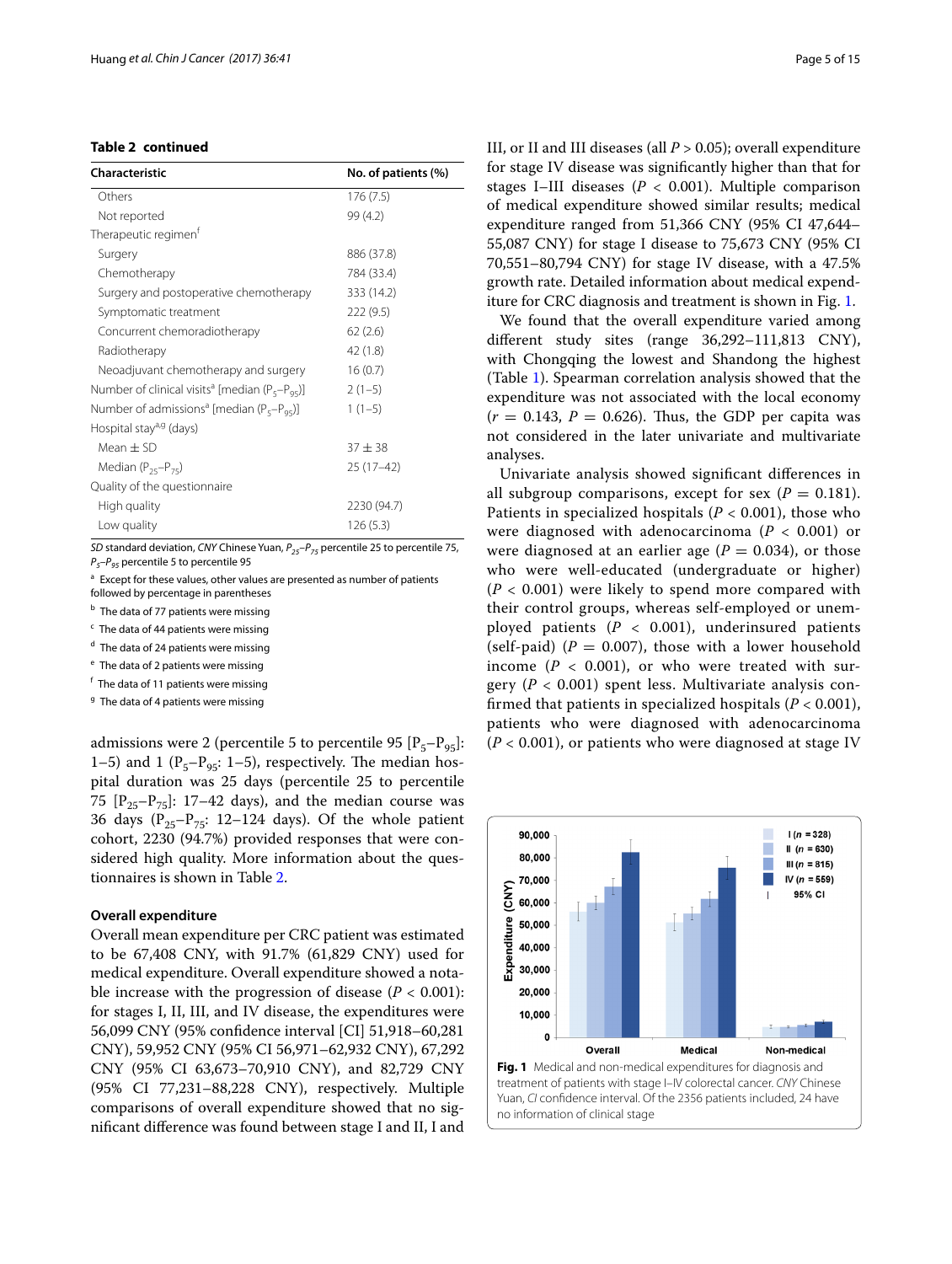(*P* < 0.001) were likely to spend more, whereas patients with lower household income  $(P = 0.006)$  or who received surgery  $(P < 0.001)$  spent less compared with their control groups. Detailed expenditure comparison results are shown in Tables [3](#page-5-0) and [4.](#page-7-0)

# **Non‑medical expenditure**

Non-medical expenditure accounted for 8.3% of the overall expenditure (5588 CNY per CRC patient). Additional meal contributed the largest proportion (1566 CNY, 28.0%), followed by transportation (1089 CNY, 19.5%)

<span id="page-5-0"></span>

| Variable                               | Expenditure (CNY) |             |         | <b>Statistics<sup>a</sup></b> | pa                       |
|----------------------------------------|-------------------|-------------|---------|-------------------------------|--------------------------|
|                                        | Medical           | Non-medical | Overall |                               |                          |
| Total                                  | 61,829            | 5579        | 67,408  | $\equiv$                      | $\overline{\phantom{0}}$ |
| Hospital type                          |                   |             |         |                               |                          |
| General                                | 52,392            | 4893        | 57,285  | $-4.46$                       | < 0.001                  |
| Specialized                            | 65,786            | 5866        | 71,652  |                               |                          |
| Age at diagnosis (years)               |                   |             |         |                               |                          |
| $<$ 45                                 | 65,887            | 6122        | 72,009  | 2.90                          | 0.034                    |
| $45 - 54$                              | 66,303            | 6049        | 72,352  |                               |                          |
| $55 - 64$                              | 59,416            | 5328        | 64,744  |                               |                          |
| $\geq 65$                              | 58,840            | 5198        | 64,038  |                               |                          |
| Sex                                    |                   |             |         |                               |                          |
| Men                                    | 62,526            | 5751        | 68,277  | 1.34                          | 0.181                    |
| Women                                  | 60,903            | 5350        | 66,253  |                               |                          |
| Education                              |                   |             |         |                               |                          |
| Primary school or below                | 57,354            | 4883        | 62,237  | 8.36                          | < 0.001                  |
| Junior high school                     | 58,898            | 5191        | 64,089  |                               |                          |
| Senior high school                     | 65,095            | 5805        | 70,900  |                               |                          |
| Undergraduate or higher                | 76,132            | 8250        | 84,382  |                               |                          |
| Occupation                             |                   |             |         |                               |                          |
| Farmer                                 | 57,796            | 4973        | 62,769  | 8.19                          | < 0.001                  |
| Enterprise or company employee/worker  | 63,563            | 5859        | 69,422  |                               |                          |
| Self-employee or unemployee            | 54,449            | 4640        | 59,089  |                               |                          |
| Retiree                                | 70,629            | 7835        | 78,464  |                               |                          |
| Public sector employee                 | 72,707            | 5628        | 78,335  |                               |                          |
| Others                                 | 58,197            | 6579        | 64,776  |                               |                          |
| Healthcare insurance type              |                   |             |         |                               |                          |
| Urban employee basic medical insurance | 66,458            | 6289        | 72,747  | 3.17                          | 0.007                    |
| Urban resident basic medical insurance | 60,118            | 4861        | 64,979  |                               |                          |
| New rural cooperative medical scheme   | 58,046            | 5062        | 63,108  |                               |                          |
| Commercial insurance                   | 61,233            | 2958        | 64,191  |                               |                          |
| Self-paid                              | 53,914            | 5855        | 59,769  |                               |                          |
| Others                                 | 78,293            | 13,023      | 91,316  |                               |                          |
| Previous-year household income (CNY)   |                   |             |         |                               |                          |
| $<$ 20,000                             | 53,581            | 4570        | 58,151  | 5.75                          | < 0.001                  |
| 20,000-39,999                          | 61,461            | 5193        | 66,654  |                               |                          |
| 40,000-69,999                          | 62,972            | 5586        | 68,558  |                               |                          |
| $\geq 70,000$                          | 65,371            | 6188        | 71,559  |                               |                          |
| Pathologic type                        |                   |             |         |                               |                          |
| Adenocarcinoma                         | 62,759            | 5636        | 68,395  | 3.35                          | < 0.001                  |
| Others                                 | 53,279            | 4501        | 57,780  |                               |                          |
| Therapeutic regimen                    |                   |             |         |                               |                          |
| Surgery                                | 51,759            | 3812        | 55,571  | 14.04                         | < 0.001                  |
| Chemotherapy                           | 68,749            | 6818        | 75,567  |                               |                          |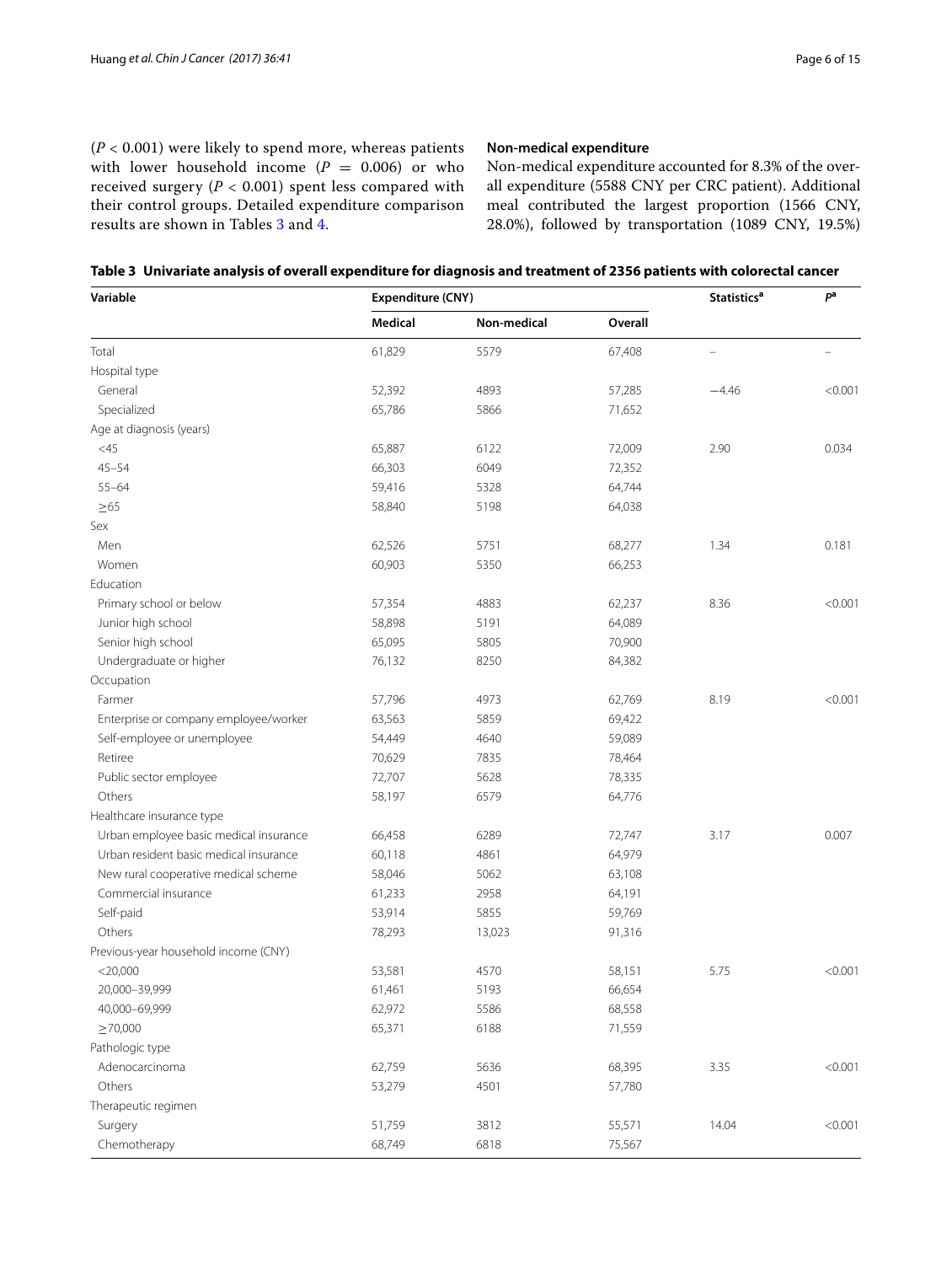# **Table 3 continued**

| Variable                               | Expenditure (CNY) |             |         | <b>Statistics<sup>a</sup></b> | рa |
|----------------------------------------|-------------------|-------------|---------|-------------------------------|----|
|                                        | Medical           | Non-medical | Overall |                               |    |
| Surgery and postoperative chemotherapy | 63,068            | 5702        | 68,770  |                               |    |
| Symptomatic treatment                  | 55,970            | 5237        | 61,207  |                               |    |
| Concurrent chemoradiotherapy           | 114,491           | 12,944      | 127,435 |                               |    |
| Radiotherapy                           | 88,857            | 7989        | 96,846  |                               |    |
| Neoadjuvant chemotherapy and surgery   | 71.557            | 9682        | 81,239  |                               |    |

*CNY* Chinese Yuan

<sup>a</sup> Two-sample Student's *t* test after logarithm transition was used for binary classifcation variables, including hospital type, sex, and pathologic type; analysis of variance test after logarithm transition was used for other multiple categorical variables, including age at diagnosis, education, occupation, insurance type, household income, and therapeutic regimen

and additional nutrition (1075 CNY, 19.2%). Multiple comparisons of non-medical expenditure between CRC patients stage I-IV disease showed diferences between all the two subgroups except stages II and III. Figures [1](#page-4-0) and [2](#page-7-1) show more detailed information about non-medical expenditure.

#### **Financial burden**

As a whole, the overall expenditure of a newly diagnosed illness course was 58,778 CNY, accounting for 87.2% of that of the to-date whole course of illness. With the predicted reimbursement ratio equaling 46.5%, out-ofpocket expenditure amounted to 32,649 CNY, accounting for 59.9% of the previous-year household income. That made 75.0% of the families perceive an unmanageable burden (47.4% heavy, 27.6% overwhelmed); only 18.3% perceived a somewhat but manageable burden, and 6.7% perceived no burden at all. The influencing factors associated with the expense-income ratio and the proportion of families with an unmanageable burden coincide with each other quite well; moreover, these factors were also allied with the overall expenditure of CRC patients in China.

Compared with patients from general hospitals, patients from specialized hospitals tended to have a higher expense-income ratio (0.684 vs. 0.432, *P* < 0.001) and more families with unmanageable burden (76.4% vs. 71.4%,  $P < 0.001$ ). Similarly, patients who were diagnosed at an earlier age (younger than 45 years) were likely to expend more than those diagnosed at older age  $(P = 0.019)$ ; among these patients, 79.6% experienced an unmanageable burden. The expense-income ratio for patients with poor education (i.e., primary school or less) was 0.769, making 84.0% of them experience an unmanageable burden, which was much higher than that of well-educated patients ( $P < 0.001$ ). The gap was even apparent in terms of the household income: those with lower household income (i.e., less than 20,000 CNY)

spent a larger share of the household income for CRC diagnosis and treatment, and more families felt stressed  $(P < 0.001)$ . Those with income lower than 20,000 CNY spent more than three times their household income for CRC diagnosis and treatment, making 92.3% of these families unable to afford treatment. In terms of therapeutic regimen, the expense-income ratios of patients who received symptomatic treatment and those who received neoadjuvant chemotherapy and surgery were the lowest and highest  $(0.489 \text{ vs. } 1.192, P < 0.001)$ ; the proportion of families who perceived an unmanageable burden was lowest for patients who received symptomatic treatment and highest for those who received radiotherapy (69.0% vs. 85.7%,  $P < 0.001$ ). Although the expense-income ratio was similar among patients with CRC of various stages ( $P = 0.054$ ), we still found that families of stage IV CRC patients sufered the highest pressure (27.8% heavy, 50.9% overwhelmed; *P* < 0.001). As expected, the expense-income ratio of farmers was the highest (0.977, *P* < 0.001): 90.1% of farmer families found treatment expenses unmanageable. However, patients who had new rural cooperative medical scheme insurance faced a similar dilemma and spent 85.8% of their household income, resulting in 88.6% of these families experiencing unmanageable fnancial burden. Neither the expense-income ratio nor fnancial pressure was statistically sensitive to sex ( $P = 0.053$ ) or pathologic type ( $P = 0.083$ ). More information about the fnancial burden of overall expenditure is shown in Table [5.](#page-8-0)

#### **Time loss**

Mean overall time loss amounted to 95.9 persondays—54.0 person-days (56.3%) for patients and 41.9 person-days (43.7%) for caregivers. If crudely converted by the 2014 minimum monthly wage of 1560 CNY in Beijing [[15\]](#page-14-13), mean wage loss amounted to 6652 CNY. Patients from specialized hospitals ( $P < 0.001$ ) or those who were diagnosed with adenocarcinoma ( $P = 0.026$ ) suffered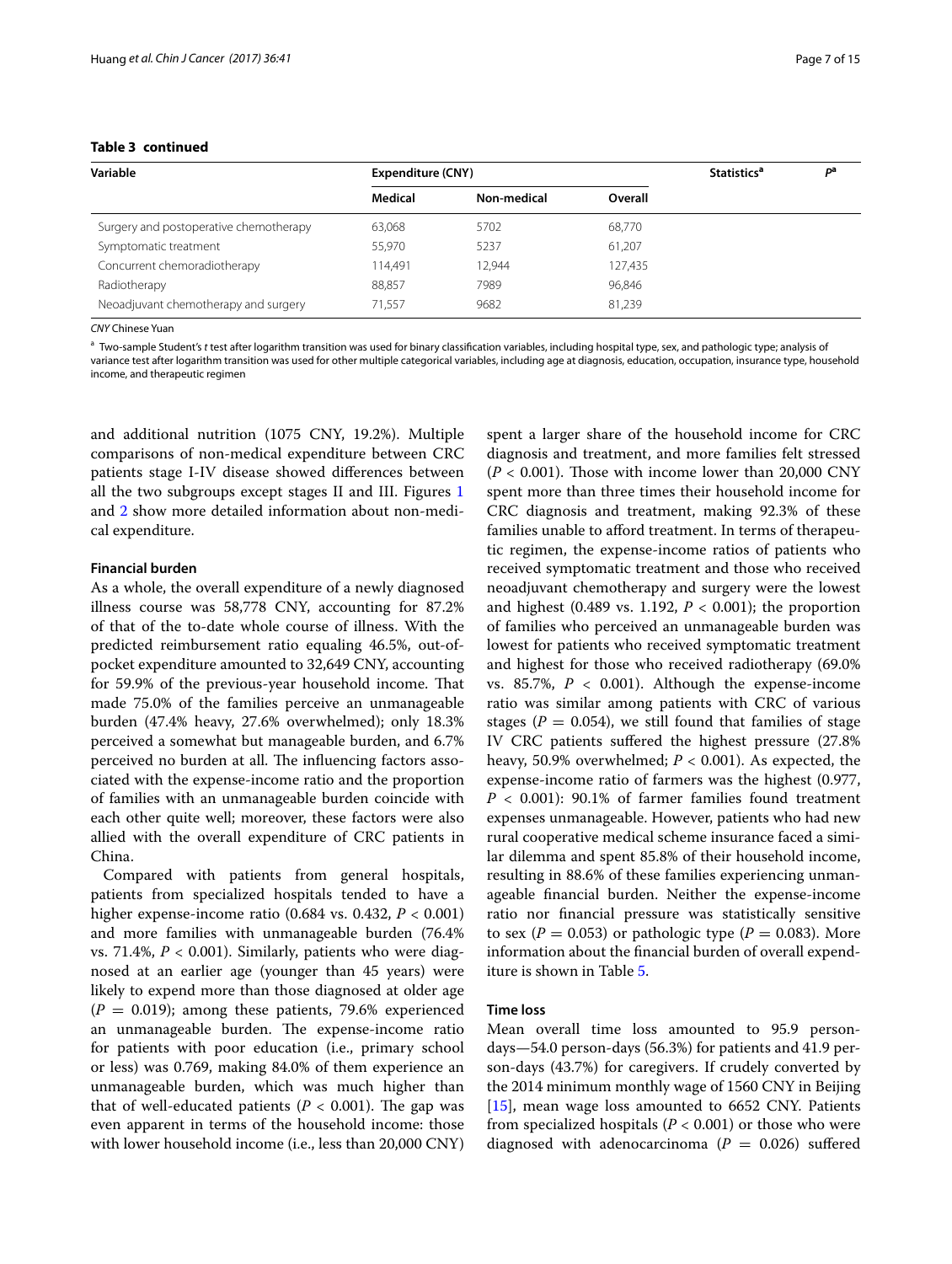# <span id="page-7-0"></span>**Table 4 Multivariate analysis of overall expenditure for diagnosis and treatment of 2356 patients with colorectal cancer**

| Characteristic                                                            | Estimate (95% CI)    | P       |
|---------------------------------------------------------------------------|----------------------|---------|
| Intercept                                                                 | 10.4 (10.2, 10.5)    | < 0.001 |
| Hospital type ( $Ref = general$ )                                         |                      |         |
| Specialized                                                               | 0.2(0.1, 0.2)        | < 0.001 |
| Age at diagnosis (years) (Ref = $\geq$ 65)                                |                      |         |
| <45                                                                       | $0.0 (-0.1, 0.1)$    | 0.419   |
| $45 - 54$                                                                 | $0.1$ $(0.0, 0.2)$   | 0.131   |
| $55 - 64$                                                                 | $0.0 (-0.1, 0.1)$    | 0.522   |
| Sex (Ref = women)                                                         |                      |         |
| Men                                                                       | $0.0 (-0.1, 0.1)$    | 0.969   |
| Education ( $Ref = primary school$ or below)                              |                      |         |
| Junior high school                                                        | $0.0 (-0.1, 0.1)$    | 0.815   |
| Senior high school                                                        | 0.0(0.0, 0.1)        | 0.310   |
| Undergraduate or higher                                                   | 0.1(0, 0.2)          | 0.134   |
| Occupation (Ref = self-employee or unemployee)                            |                      |         |
| Farmer                                                                    | $0.0 (-0.1, 0.2)$    | 0.493   |
| Enterprise or company employee/worker                                     | $-0.1$ $(-0.2, 0.0)$ | 0.057   |
| Retiree                                                                   | $0.1 (-0.1, 0.2)$    | 0.377   |
| Public sector employee                                                    | $0.2$ (0.1, 0.3)     | 0.004   |
| Other                                                                     | $0.0 (-0.3, 0.2)$    | 0.778   |
| Healthcare insurance type (Ref = new rural<br>cooperative medical scheme) |                      |         |
| Urban employee basic medical insurance                                    | $0.0 (-0.1, 0.1)$    | 0.641   |
| Urban resident basic medical insurance                                    | $0.0 (-0.1, 0.1)$    | 0.707   |
| Commercial insurance                                                      | $0.0 (-0.3, 0.4)$    | 0.792   |
| Self-paid                                                                 | $0.0 (-0.2, 0.2)$    | 0.905   |
| Other                                                                     | 0.4(0.1, 0.7)        | 0.020   |
| Previous-year household income (CNY) (Ref $=$ $\leq$ 20,000)              |                      |         |
| 20,000-39,999                                                             | $0.1$ $(0.0, 0.2)$   | 0.006   |
| 40,000-69,999                                                             | $0.1$ $(0.0, 0.2)$   | 0.046   |
| $\geq$ 70,000                                                             | $0.1$ $(0.0, 0.2)$   | 0.006   |
| Clinical stage ( $Ref = I$ )                                              |                      |         |
| Ш                                                                         | $0.0 (-0.1, 0.1)$    | 0.822   |
| Ш                                                                         | $0.1$ $(0.0, 0.2)$   | 0.099   |
| IV                                                                        | 0.3(0.1, 0.4)        | < 0.001 |
| Pathologic type (Ref = others)                                            |                      |         |
| Adenocarcinoma                                                            | 0.2(0.1, 0.3)        | < 0.001 |
| Therapeutic regimen (Ref = surgery)                                       |                      |         |
| Chemotherapy                                                              | $0.2$ $(0.1, 0.3)$   | < 0.001 |
| Surgery and postoperative chemotherapy                                    | 0.2(0.1, 0.3)        | < 0.001 |
| Symptomatic treatment                                                     | $0.1$ (0.0, 0.2)     | 0.170   |
| Concurrent chemoradiotherapy                                              | 0.8(0.6, 1.0)        | < 0.001 |
| Radiotherapy                                                              | 0.5(0.3, 0.7)        | < 0.001 |
| Neoadjuvant chemotherapy and surgery                                      | $0.2 (-0.2, 0.6)$    | 0.251   |

*CNY* Chinese Yuan, *CI* confdence interval

relatively more time loss than patients from general hospitals or those who were diagnosed with other pathologic types; conversely, patients who were self-employed or



<span id="page-7-1"></span>unemployed  $(P < 0.001)$ , covered by the Urban Resident Basic Medical Insurance or underinsured  $(P = 0.003)$ , diagnosed with stage I–II disease (*P* < 0.001), or underwent surgery  $(P < 0.001)$  suffered less than their corresponding control groups. Nevertheless, when stratifed by age at diagnosis ( $P = 0.516$ ), sex ( $P = 0.191$ ), education ( $P = 0.138$ ), or household income ( $P = 0.219$ ), no diference was observed. Detailed fndings for time loss are shown in Table [6.](#page-11-0)

#### **Discussion**

Our study provided much-needed data on direct medical and non-medical expenditures associated with prevalent CRC and the resulting fnancial burden. We found that direct expenditure was catastrophic and burdensome and varied greatly among diferent subgroups.

In our study, we found that the mean direct expenditure per CRC patient was 67,408 CNY. According to a recent review of the fnancial burden of CRC in China, only one study included both medical and non-medical expenditures per patient; others focused only on medical expenditure  $[9]$  $[9]$ . The earliest study was reported in 1999, and the most recent was in 2014  $[9]$  $[9]$ . Except for one study  $(-50,000 \, \text{CNY})$ , all others showed expenses amounting to less than half of that in our study (61,829 CNY), mainly because of their relatively short course and our uncovering of expenses outside the surveyed hospitals [[9\]](#page-14-7). According to the latest data published in *Lancet*, CRC was the most costly cancer among the six most common cancers in urban China [[16\]](#page-14-14). Compared internationally,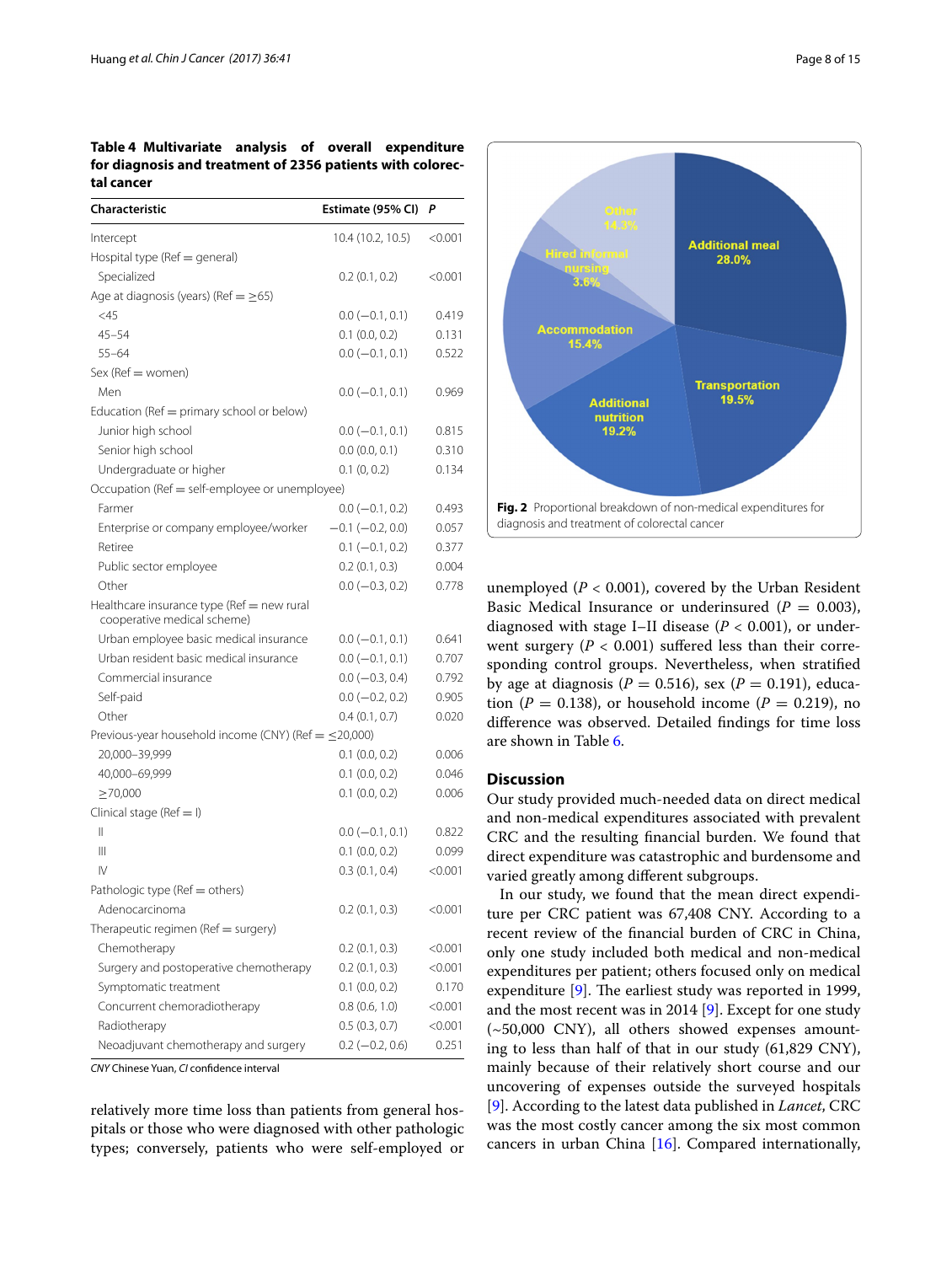<span id="page-8-0"></span>

|                                                |                                                                              | Table 5 Financial effect of overall expenditure on colorectal cancer patient's family |                                                              |                                                    |                                   |            |                                                       |            |             |                          |
|------------------------------------------------|------------------------------------------------------------------------------|---------------------------------------------------------------------------------------|--------------------------------------------------------------|----------------------------------------------------|-----------------------------------|------------|-------------------------------------------------------|------------|-------------|--------------------------|
| Characteristic                                 | newly diagnosed<br><b>G</b><br>disease course <sup>a</sup><br>Expenditure of | pre-<br>dicted reimburse-<br>ment ratio <sup>b</sup> (%)<br>Self-reported             | Out-of-pocket<br>expenditure <sup>b,c</sup><br>$(CNY)$ $(A)$ | Previous-year<br>household income<br>$(CNY)$ $(B)$ | income ratio<br>Expense-<br>(A/B) |            | Self-reported financial pressure <sup>e</sup> [n (%)] |            |             |                          |
|                                                | (CNY)                                                                        |                                                                                       |                                                              |                                                    | ፝፟፟፟<br>Value                     | Not at all | but manageable<br>Somewhat                            | Heavy      | Overwhelmed | ዃ                        |
| <b>Total</b>                                   | 58,778                                                                       | 46.5                                                                                  | 32,649                                                       | 54,525                                             | $\mathbf{I}$<br>0.599             | 158 (6.7)  | 429 (18.3)                                            | 647 (27.6) | 1111 (47.4) | $\overline{\phantom{a}}$ |
| Hospital type                                  |                                                                              |                                                                                       |                                                              |                                                    |                                   |            |                                                       |            |             |                          |
| General                                        | 48,258                                                                       | 50.2                                                                                  | 26,742                                                       | 61,866                                             | 10000<br>0.432                    | 70 (10.1)  | 128 (18.5)                                            | 200 (28.9) | 294 (42.5)  | < 0.001                  |
| Specialized                                    | 63,189                                                                       | 44.9                                                                                  | 35,154                                                       | 51,403                                             | 0.684                             | 88 (5.3)   | 301 (18.2)                                            | 447 (27.0) | 4817 (9.4)  |                          |
| Age at diagnosis (years)                       |                                                                              |                                                                                       |                                                              |                                                    |                                   |            |                                                       |            |             |                          |
| 545                                            | 59,930                                                                       | 41.3                                                                                  | 36,670                                                       | 56,888                                             | 0.019<br>0.645                    | 12(3.4)    | 61 (17.0)                                             | 75 (20.9)  | 210 (58.7)  | 1001                     |
| 45-54                                          | 62,643                                                                       | 46.8                                                                                  | 34,621                                                       | 57,088                                             | 0.606                             | 34 (6.3)   | 86 (16.0)                                             | 142 (26.3) | 277 (51.4)  |                          |
| 55-64                                          | 58,340                                                                       | 45.8                                                                                  | 32,173                                                       | 51,441                                             | 0.625                             | 55 (7.0)   | 33 (16.9)                                             | 228 (29.0) | 369 (47.0)  |                          |
| $\geq 65$                                      | 55,527                                                                       | 49.8                                                                                  | 29,425                                                       | 54,792                                             | 0.537                             | 57(8.6)    | 149 (22.5)                                            | 202 (30.5) | 255 (38.5)  |                          |
| Sex                                            |                                                                              |                                                                                       |                                                              |                                                    |                                   |            |                                                       |            |             |                          |
| Men                                            | 59,496                                                                       | 47.8                                                                                  | 32,180                                                       | 55,654                                             | 0.293<br>0.578                    | 85 (6.4)   | 256 (19.2)                                            | 390 (29.2) | 605 (45.3)  | 0.053                    |
| Women                                          | 57,823                                                                       | 44.7                                                                                  | 33,273                                                       | 52,999                                             | 0.628                             | 73 (7.2)   | 173(17.1)                                             | 257 (25.5) | 506 (50.1)  |                          |
| Education                                      |                                                                              |                                                                                       |                                                              |                                                    |                                   |            |                                                       |            |             |                          |
| Primary school or<br>below                     | 56,196                                                                       | 40.8                                                                                  | 33,563                                                       | 43,647                                             | 00000<br>0.769                    | 28 (3.9)   | 88 (12.1)                                             | 206 (28.4) | 404 (55.6)  | < 0.001                  |
| Junior high school                             | 55,499                                                                       | 44.7                                                                                  | 33,151                                                       | 51,301                                             | 0.646                             | 52 (6.7)   | 130(16.7)                                             | 207 (26.6) | 389 (50.0)  |                          |
| Senior high school                             | 62,019                                                                       | 50.1                                                                                  | 31,598                                                       | 62,863                                             | 0.503                             | 44 (7.5)   | 136(23.1)                                             | 172 (29.3) | 236 (40.1)  |                          |
| Undergraduate or<br>higher                     | 68,776                                                                       | 59.8                                                                                  | 30,943                                                       | 75,844                                             | 0.408                             | 34 (13.4)  | 75 (29.6)                                             | 62 (24.5)  | 82 (32.4)   |                          |
| Occupation                                     |                                                                              |                                                                                       |                                                              |                                                    |                                   |            |                                                       |            |             |                          |
| Farmer                                         | 56,812                                                                       | 37.0                                                                                  | 36,961                                                       | 37,845                                             | 1001<br>0.977                     | 11(1.3)    | 72 (8.6)                                              | 214 (25.4) | 544 (64.7)  | &0.001                   |
| Enterprise or com-<br>pany employee/<br>worker | 59,787                                                                       | 56.7                                                                                  | 28,593                                                       | 60,396                                             | 0.473                             | 53 (9.3)   | 123(21.7)                                             | 166 (29.3) | 225 (39.7)  |                          |
| Self-employed or<br>unemployee                 | 51,594                                                                       | 35.1                                                                                  | 33,266                                                       | 57,242                                             | 0.581                             | 23 (6.6)   | 48 (13.7)                                             | 93 (26.5)  | 187(53.3)   |                          |
| Retiree                                        | 64,059                                                                       | 60.3                                                                                  | 28,342                                                       | 69,155                                             | 0.410                             | 27 (9.9)   | 89 (32.5)                                             | 82 (29.9)  | 76 (27.7)   |                          |
| Public sector<br>employee                      | 66,992                                                                       | 58.8                                                                                  | 29,102                                                       | 72,026                                             | 0.404                             | 34 (13.2)  | 84 (32.6)                                             | 82(31.8)   | 58 (22.5)   |                          |
| Other                                          | 59,806                                                                       | 31.1                                                                                  | 42,908                                                       | 74,245                                             | 0.578                             | 10(18.5)   | 13(24.1)                                              | 10(18.5)   | 21 (38.9)   |                          |
| Healthcare insurance type                      |                                                                              |                                                                                       |                                                              |                                                    |                                   |            |                                                       |            |             |                          |
| Urban employee<br>basic medical<br>insurance   | 62,021                                                                       | 58.8                                                                                  | 28,021                                                       | 65,258                                             | 10001<br>0.429                    | 108 (11.8) | 222 (24.3)                                            | 275 (30.1) | 308 (33.7)  | < 0.001                  |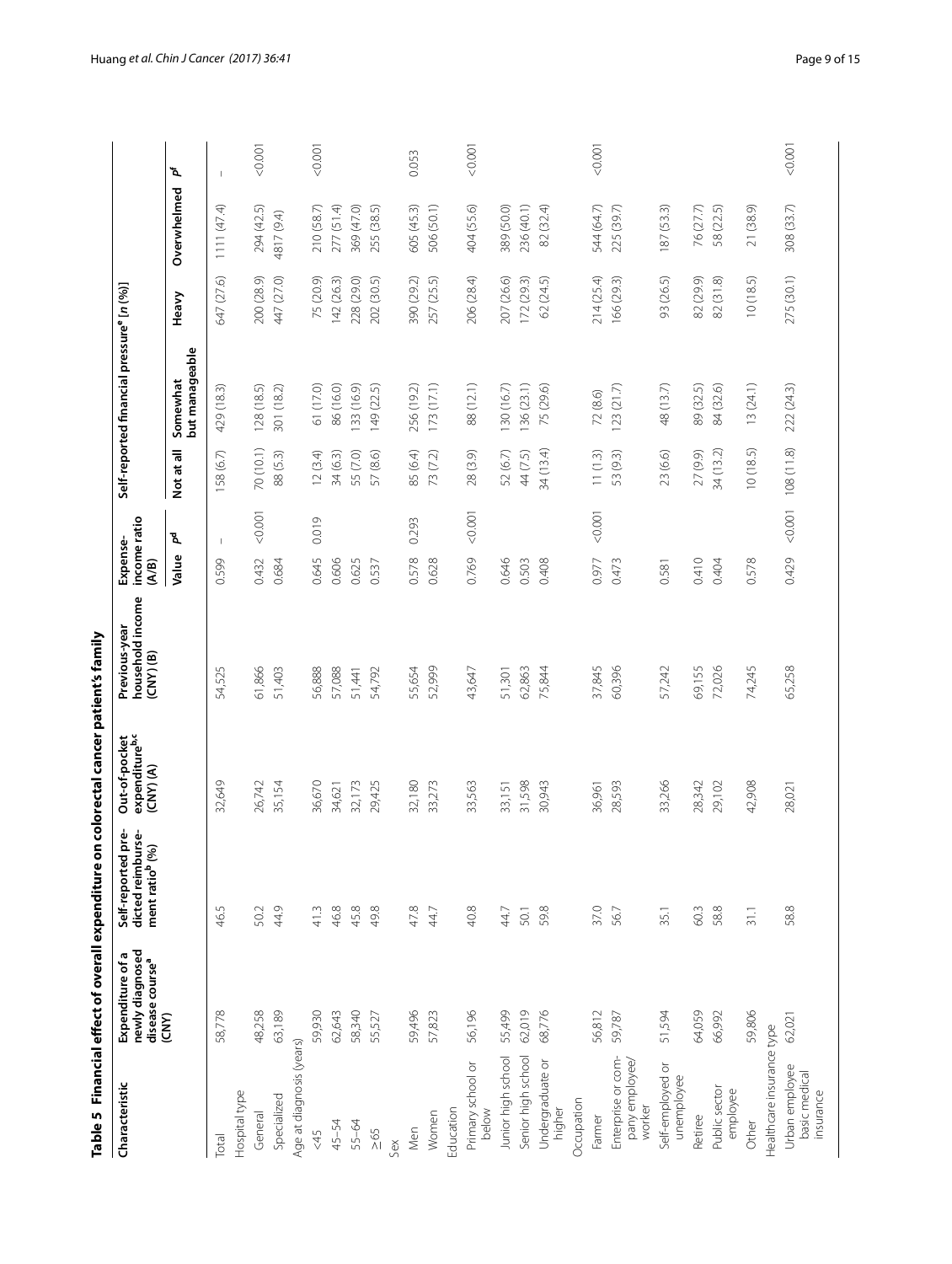| d<br>ı |
|--------|
|        |
|        |
|        |
|        |

| Table 5 continued                            |                                                                    |                                                                           |                                                          |                                                    |                                   |            |                                                       |            |             |         |
|----------------------------------------------|--------------------------------------------------------------------|---------------------------------------------------------------------------|----------------------------------------------------------|----------------------------------------------------|-----------------------------------|------------|-------------------------------------------------------|------------|-------------|---------|
| Characteristic                               | newly diagnosed<br>Expenditure of a<br>disease course <sup>a</sup> | pre-<br>dicted reimburse-<br>ment ratio <sup>b</sup> (%)<br>Self-reported | Out-of-pocket<br>expenditure <sup>b,c</sup><br>(CNY) (A) | household income<br>Previous-year<br>$(CNY)$ $(B)$ | income ratio<br>Expense-<br>(A/B) |            | Self-reported financial pressure <sup>e</sup> [n (%)] |            |             |         |
|                                              | (CNY)                                                              |                                                                           |                                                          |                                                    | ፝፟፟፟<br>Value                     | Not at all | but manageable<br>Somewhat                            | Heavy      | Overwhelmed | ď       |
| basic medical<br>Urban resident<br>insurance | 56,065                                                             | 49.1                                                                      | 29,482                                                   | 50,466                                             | 0.584                             | 18(4.0)    | 110(24.7)                                             | 116 (26.1) | 201 (45.2)  |         |
| erative medical<br>New rural coop-<br>scheme | 56,880                                                             | 35.1                                                                      | 37,684                                                   | 43,898                                             | 0.858                             | 20(2.2)    | 81 (9.1)                                              | 235 (26.3) | 556 (62.3)  |         |
| Commercial insur-<br>ance                    | 59,424                                                             | 25.2                                                                      | 42,769                                                   | 60,273                                             | 0.710                             | 4(18.2)    | 4(4.5)                                                | 1(22.7)    | 5 (54.5)    |         |
| Self-paid                                    | 47,771                                                             | $_{\odot}^{\circ}$                                                        | 47,771                                                   | 79,956                                             | 0.597                             | 5 (10.2)   | 5 (18.4)                                              | 9(18.4)    | 9(53.1)     |         |
| Other                                        | 80,807                                                             | 64.9                                                                      | 39,869                                                   | 57,855                                             | 0.689                             | 3(12.5)    | 6(25.0)                                               | 7(29.2)    | 8(33.3)     |         |
| Previous-year household income (CNY)         |                                                                    |                                                                           |                                                          |                                                    |                                   |            |                                                       |            |             |         |
| $<$ 20,000                                   | 51,323                                                             | 37.6                                                                      | 33,207                                                   | 10,258                                             | 0.001<br>3.237                    | 6(1.8)     | 20(6.0)                                               | 61 (18.2)  | 249 (74.1)  | 10000   |
| 20,000-39,999                                | 58,978                                                             | 44.8                                                                      | 34,618                                                   | 26,072                                             | 1.328                             | 34 (5.4)   | 66 (10.5)                                             | 160 (25.4) | 371 (58.8)  |         |
| 40,000-69,999                                | 58,885                                                             | 49.4                                                                      | 30,979                                                   | 49,932                                             | 0.620                             | 41 (6.2)   | 55 (23.3)                                             | 198 (29.8) | 271 (40.8)  |         |
| $\geq 70,000$                                | 62,086                                                             | 50.0                                                                      | 31,769                                                   | 110,959                                            | 0.286                             | 68 (10.7)  | 179(28.1)                                             | 207 (32.5) | 182 (28.6)  |         |
| Clinical stage                               |                                                                    |                                                                           |                                                          |                                                    |                                   |            |                                                       |            |             |         |
|                                              | 50,425                                                             | 50.0                                                                      | 26,950                                                   | 48,454                                             | 0.054<br>0.556                    | 49 (15.0)  | 64 (19.6)                                             | 79 (24.2)  | 135(41.3)   | 0.001   |
|                                              | 56,097                                                             | 45.9                                                                      | 31,305                                                   | 53,801                                             | 0.582                             | 38(6.1)    | 133(212)                                              | 176(28.1)  | 280 (44.7)  |         |
| Ξ                                            | 59,782                                                             | 45.0                                                                      | 32,969                                                   | 53,401                                             | 0.617                             | 43 (5.3)   | 139 (17.1)                                            | 233 (28.7) | 398 (49.0)  |         |
|                                              | 65,209                                                             | 47.7                                                                      | 36,610                                                   | 61,333                                             | 0.597                             | 27 (4.9)   | 91 (16.4)                                             | 154 (27.8) | 282 (50.9)  |         |
| Pathologic type                              |                                                                    |                                                                           |                                                          |                                                    |                                   |            |                                                       |            |             |         |
| Adenocarcinoma                               | 59,653                                                             | 46.9                                                                      | 32,756                                                   | 55,065                                             | 0.139<br>0.595                    | 142 (6.9)  | 373 (18.0)                                            | 565 (27.3) | 990 (47.8)  | 0.083   |
| Other                                        | 52,955                                                             | 44.8                                                                      | 31,272                                                   | 51,593                                             | 0.606                             | 12(6.8)    | 38 (21.6)                                             | 59 (33.5)  | 67 (38.1)   |         |
| Type of therapy                              |                                                                    |                                                                           |                                                          |                                                    |                                   |            |                                                       |            |             |         |
| Surgery                                      | 53,083                                                             | 45.2                                                                      | 29,521                                                   | 48,047                                             | < 0.001<br>0.614                  | 82 (9.3)   | 172 (19.5)                                            | 262 (29.7) | 367 (41.6)  | < 0.001 |
| Chemotherapy                                 | 62,476                                                             | 47.9                                                                      | 34,846                                                   | 61,024                                             | 0.571                             | 43 (5.5)   | 123(15.8)                                             | 205 (26.3) | 409 (52.4)  |         |
| chemotherapy<br>postoperative<br>Surgery and | 62,217                                                             | 48.9                                                                      | 33,251                                                   | 54,218                                             | 0.613                             | 8(2.4)     | 63 (18.9)                                             | 95 (28.5)  | 167 (50.2)  |         |
| Symptomatic<br>treatment                     | 47,408                                                             | 41.3                                                                      | 29,608                                                   | 60,538                                             | 0.489                             | 22 (10.0)  | 46 (21.0)                                             | 51 (23.3)  | 100(45.7)   |         |
| chemoradio-<br>Concurrent<br>therapy         | 97,958                                                             | 52.8                                                                      | 46,001                                                   | 46,232                                             | 0.995                             | 2(3.2)     | 13(21.0)                                              | 17(27.4)   | 30 (48.4)   |         |
| Radiotherapy                                 | 79,945                                                             | 42.0                                                                      | 46,824                                                   | 56,359                                             | 0.831                             | 0(0.0)     | 6(14.3)                                               | 10(23.8)   | 26 (61.9)   |         |
|                                              |                                                                    |                                                                           |                                                          |                                                    |                                   |            |                                                       |            |             |         |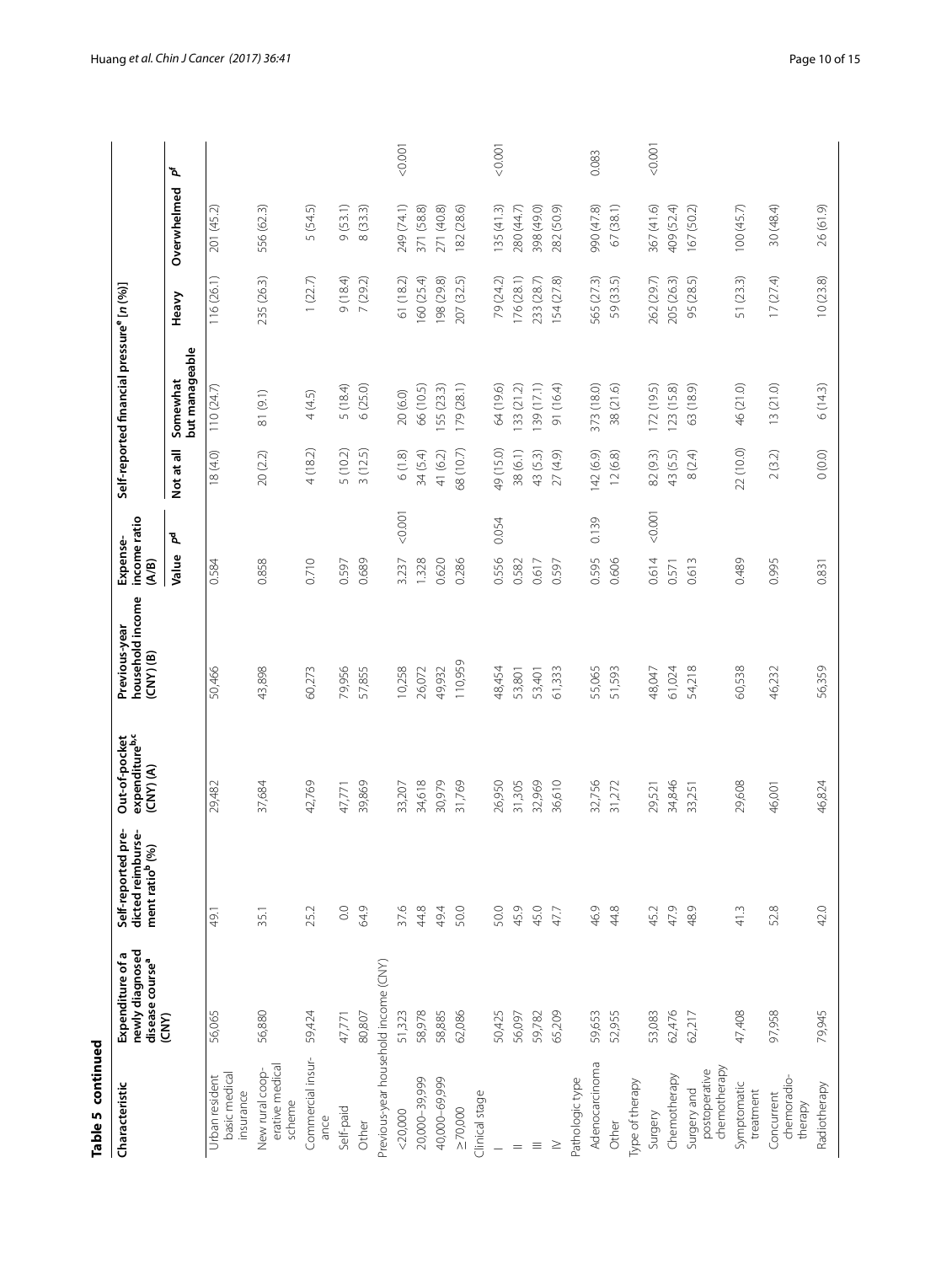| Table 5 continued                                 |                                                                                                                                                                                                                              |                                                                           |                                                          |                                                    |                                   |                                                                                                                                                                                                                                |         |                  |
|---------------------------------------------------|------------------------------------------------------------------------------------------------------------------------------------------------------------------------------------------------------------------------------|---------------------------------------------------------------------------|----------------------------------------------------------|----------------------------------------------------|-----------------------------------|--------------------------------------------------------------------------------------------------------------------------------------------------------------------------------------------------------------------------------|---------|------------------|
| Characteristic                                    | newly diagnosed<br>Expenditure of a<br>disease course <sup>a</sup>                                                                                                                                                           | pre-<br>dicted reimburse-<br>ment ratio <sup>b</sup> (%)<br>Self-reported | expenditure <sup>b,c</sup><br>Out-of-pocket<br>(CNY) (A) | household income<br>Previous-year<br>$(CNY)$ $(B)$ | income ratio<br>Expense-<br>(A/B) | Self-reported financial pressure" [n (%)]                                                                                                                                                                                      |         |                  |
|                                                   | (CNY)                                                                                                                                                                                                                        |                                                                           |                                                          |                                                    | ፟፝ዺ<br>Value                      | but manageable<br>Not at all Somewhat                                                                                                                                                                                          | Heavy   | ď<br>Overwhelmed |
| chemotherapy<br>and surgery<br>Neoadjuvant        | 77,269                                                                                                                                                                                                                       | 48.T                                                                      | 43,154                                                   | 36,200                                             | 1.192                             | 5 (31.3)<br>(0.0)                                                                                                                                                                                                              | 4(25.0) | 7(43.8)          |
| CNY Chinese Yuan                                  |                                                                                                                                                                                                                              |                                                                           |                                                          |                                                    |                                   |                                                                                                                                                                                                                                |         |                  |
|                                                   | <sup>a</sup> Two months before and ten months after diagnosis                                                                                                                                                                |                                                                           |                                                          |                                                    |                                   |                                                                                                                                                                                                                                |         |                  |
| <sup>b</sup> The data of 12 patients were missing |                                                                                                                                                                                                                              |                                                                           |                                                          |                                                    |                                   |                                                                                                                                                                                                                                |         |                  |
| sample size                                       |                                                                                                                                                                                                                              |                                                                           |                                                          |                                                    |                                   | $^{\rm c}$ Out-of-pocket expenditure = $\Sigma(1-s$ ef-reported predicted reimbursement ratio) x medical expenditure of a newly diagnosed course + non-medical expenditure of a newly diagnosed coursel/n;n refers to the      |         |                  |
|                                                   | multiple categorical variables, including age at diagnosis, education, occupation, insurance type, household income, and therapeutic regimen<br><sup>d</sup> Two-sample Student's t test after logarithm transition was used |                                                                           |                                                          |                                                    |                                   | for binary classification variables, including hospital type, sex, and pathologic type; analysis of variance test after logarithm transition was used for other                                                                |         |                  |
| income and pathologic type, respectively          |                                                                                                                                                                                                                              |                                                                           |                                                          |                                                    |                                   | ® The data of 11 patients were missing for hospital type, age at diagnosis, sex, education, occupation and insurance type; the data of 21, 35, 88 and 110 patients were missing for type of therapy, clinical stage, household |         |                  |
|                                                   |                                                                                                                                                                                                                              |                                                                           |                                                          |                                                    |                                   | f We classified "not at all" and "somewhat but manageable" as manageable burdens and the other two responses as unmanageable burdens. The Chi square test was used for subgroup comparisons                                    |         |                  |

<sup>f</sup> We classified "not at all" and "somewhat but manageable" as manageable burdens and the other two responses as unmanageable burdens. The Chi square test was used for subgroup comparisons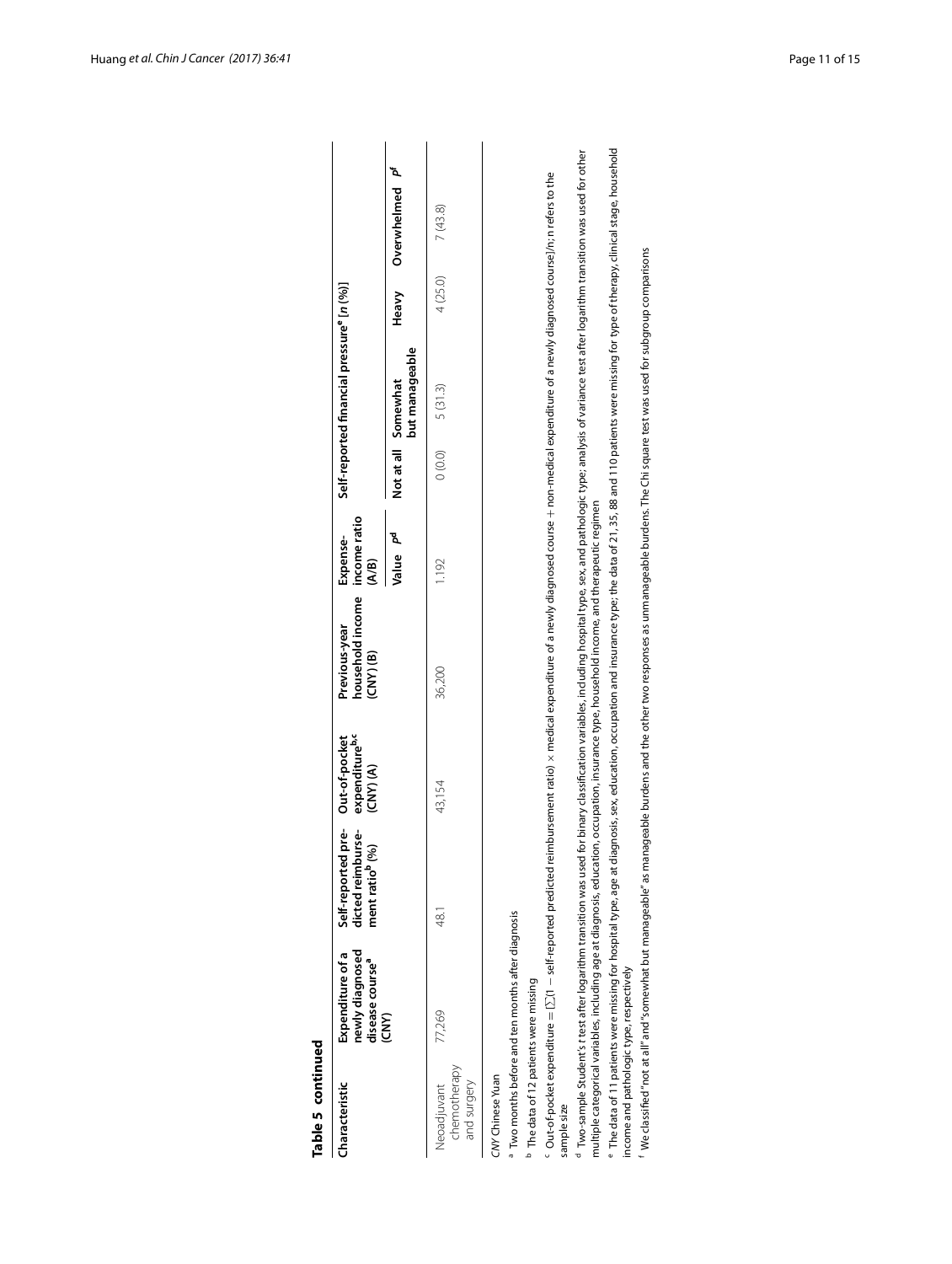# <span id="page-11-0"></span>**Table 6 Time loss due to colorectal cancer diagnosis and treatment**

| Overall<br><b>Patients</b><br><b>Caregivers</b><br>Total<br>95.9<br>54.0<br>41.9<br>$\overline{\phantom{0}}$<br>$\overline{\phantom{0}}$<br>Hospital type<br>40.0<br>General<br>38.7<br>78.6<br>$-4.10$<br>< 0.001<br>Specialized<br>59.9<br>43.3<br>103.2<br>Age at diagnosis (years)<br>0.76<br>$<$ 45<br>103.5<br>61.7<br>0.516<br>41.7<br>$45 - 54$<br>98.3<br>55.6<br>42.7<br>$55 - 64$<br>95.4<br>53.6<br>41.8<br>$\geq 65$<br>90.7<br>49.0<br>41.6<br>Sex<br>Men<br>98.8<br>55.7<br>43.1<br>1.31<br>0.191<br>Women<br>92.2<br>51.8<br>40.3<br>Education<br>Primary school or below<br>95.4<br>53.7<br>41.7<br>1.84<br>0.138<br>Junior high school<br>94.9<br>54.3<br>40.6<br>95.2<br>52.0<br>Senior high school<br>43.2<br>Undergraduate or higher<br>102.6<br>58.7<br>43.9<br>Occupation<br>Farmer<br>101.1<br>58.1<br>43.0<br>4.80<br>< 0.001<br>98.8<br>Enterprise or company employee/worker<br>53.7<br>45.1<br>Self-employee or unemployee ununemployee<br>78.8<br>45.8<br>33.0<br>93.5<br>Retiree<br>52.7<br>40.8<br>Public sector employee<br>98.6<br>53.8<br>44.8<br>Others<br>96.5<br>52.9<br>43.6<br>Healthcare insurance type<br>Urban employee basic medical insurance<br>99.7<br>45.0<br>3.64<br>0.003<br>54.6<br>Urban resident basic medical insurance<br>82.2<br>43.3<br>38.9<br>New rural cooperative medical scheme<br>99.3<br>58.8<br>40.4<br>Commercial insurance<br>87.0<br>60.4<br>26.5<br>Self-paid<br>85.0<br>46.2<br>38.8<br>Other<br>127.0<br>65.0<br>62.0<br>Previous-year household income (CNY)<br>0.219<br>$<$ 20,000<br>98.1<br>56.1<br>42.0<br>1.48<br>20,000-39,999<br>99.3<br>57.3<br>42.0<br>40,000-69,999<br>54.5<br>96.7<br>42.2<br>$\geq 70,000$<br>92.1<br>50.3<br>41.8<br>Clinical stage<br>76.1<br>16.05<br>40.1<br>36.0<br>77.4<br>$\mathsf{I}$<br>42.8<br>34.6<br>98.0<br>42.4<br>Ш<br>55.6<br>$\mathsf{IV}$<br>73.7<br>126.8<br>53.1<br>Pathologic type<br>97.0<br>55.0<br>2.25<br>Adenocarcinoma<br>42.0<br>0.026<br>Others<br>82.4<br>46.6<br>35.8<br>Therapeutic regimen<br>18.28<br>70.6<br>39.9<br>30.7<br>Surgery<br>Chemotherapy<br>49.6<br>115.7<br>66.1<br>Surgery and postoperative chemotherapy<br>98.2<br>55.8<br>42.5 | Characteristic | Time loss (person-days) <sup>a</sup> |  | <b>Statistics</b> b | pb      |
|---------------------------------------------------------------------------------------------------------------------------------------------------------------------------------------------------------------------------------------------------------------------------------------------------------------------------------------------------------------------------------------------------------------------------------------------------------------------------------------------------------------------------------------------------------------------------------------------------------------------------------------------------------------------------------------------------------------------------------------------------------------------------------------------------------------------------------------------------------------------------------------------------------------------------------------------------------------------------------------------------------------------------------------------------------------------------------------------------------------------------------------------------------------------------------------------------------------------------------------------------------------------------------------------------------------------------------------------------------------------------------------------------------------------------------------------------------------------------------------------------------------------------------------------------------------------------------------------------------------------------------------------------------------------------------------------------------------------------------------------------------------------------------------------------------------------------------------------------------------------------------------------------------------------------------------------------------------------------------------------------------------------------------------------------------------------------------------------------------------------------------------------------------------------------------------|----------------|--------------------------------------|--|---------------------|---------|
|                                                                                                                                                                                                                                                                                                                                                                                                                                                                                                                                                                                                                                                                                                                                                                                                                                                                                                                                                                                                                                                                                                                                                                                                                                                                                                                                                                                                                                                                                                                                                                                                                                                                                                                                                                                                                                                                                                                                                                                                                                                                                                                                                                                       |                |                                      |  |                     |         |
|                                                                                                                                                                                                                                                                                                                                                                                                                                                                                                                                                                                                                                                                                                                                                                                                                                                                                                                                                                                                                                                                                                                                                                                                                                                                                                                                                                                                                                                                                                                                                                                                                                                                                                                                                                                                                                                                                                                                                                                                                                                                                                                                                                                       |                |                                      |  |                     |         |
|                                                                                                                                                                                                                                                                                                                                                                                                                                                                                                                                                                                                                                                                                                                                                                                                                                                                                                                                                                                                                                                                                                                                                                                                                                                                                                                                                                                                                                                                                                                                                                                                                                                                                                                                                                                                                                                                                                                                                                                                                                                                                                                                                                                       |                |                                      |  |                     |         |
|                                                                                                                                                                                                                                                                                                                                                                                                                                                                                                                                                                                                                                                                                                                                                                                                                                                                                                                                                                                                                                                                                                                                                                                                                                                                                                                                                                                                                                                                                                                                                                                                                                                                                                                                                                                                                                                                                                                                                                                                                                                                                                                                                                                       |                |                                      |  |                     |         |
|                                                                                                                                                                                                                                                                                                                                                                                                                                                                                                                                                                                                                                                                                                                                                                                                                                                                                                                                                                                                                                                                                                                                                                                                                                                                                                                                                                                                                                                                                                                                                                                                                                                                                                                                                                                                                                                                                                                                                                                                                                                                                                                                                                                       |                |                                      |  |                     |         |
|                                                                                                                                                                                                                                                                                                                                                                                                                                                                                                                                                                                                                                                                                                                                                                                                                                                                                                                                                                                                                                                                                                                                                                                                                                                                                                                                                                                                                                                                                                                                                                                                                                                                                                                                                                                                                                                                                                                                                                                                                                                                                                                                                                                       |                |                                      |  |                     |         |
|                                                                                                                                                                                                                                                                                                                                                                                                                                                                                                                                                                                                                                                                                                                                                                                                                                                                                                                                                                                                                                                                                                                                                                                                                                                                                                                                                                                                                                                                                                                                                                                                                                                                                                                                                                                                                                                                                                                                                                                                                                                                                                                                                                                       |                |                                      |  |                     |         |
|                                                                                                                                                                                                                                                                                                                                                                                                                                                                                                                                                                                                                                                                                                                                                                                                                                                                                                                                                                                                                                                                                                                                                                                                                                                                                                                                                                                                                                                                                                                                                                                                                                                                                                                                                                                                                                                                                                                                                                                                                                                                                                                                                                                       |                |                                      |  |                     |         |
|                                                                                                                                                                                                                                                                                                                                                                                                                                                                                                                                                                                                                                                                                                                                                                                                                                                                                                                                                                                                                                                                                                                                                                                                                                                                                                                                                                                                                                                                                                                                                                                                                                                                                                                                                                                                                                                                                                                                                                                                                                                                                                                                                                                       |                |                                      |  |                     |         |
|                                                                                                                                                                                                                                                                                                                                                                                                                                                                                                                                                                                                                                                                                                                                                                                                                                                                                                                                                                                                                                                                                                                                                                                                                                                                                                                                                                                                                                                                                                                                                                                                                                                                                                                                                                                                                                                                                                                                                                                                                                                                                                                                                                                       |                |                                      |  |                     |         |
|                                                                                                                                                                                                                                                                                                                                                                                                                                                                                                                                                                                                                                                                                                                                                                                                                                                                                                                                                                                                                                                                                                                                                                                                                                                                                                                                                                                                                                                                                                                                                                                                                                                                                                                                                                                                                                                                                                                                                                                                                                                                                                                                                                                       |                |                                      |  |                     |         |
|                                                                                                                                                                                                                                                                                                                                                                                                                                                                                                                                                                                                                                                                                                                                                                                                                                                                                                                                                                                                                                                                                                                                                                                                                                                                                                                                                                                                                                                                                                                                                                                                                                                                                                                                                                                                                                                                                                                                                                                                                                                                                                                                                                                       |                |                                      |  |                     |         |
|                                                                                                                                                                                                                                                                                                                                                                                                                                                                                                                                                                                                                                                                                                                                                                                                                                                                                                                                                                                                                                                                                                                                                                                                                                                                                                                                                                                                                                                                                                                                                                                                                                                                                                                                                                                                                                                                                                                                                                                                                                                                                                                                                                                       |                |                                      |  |                     |         |
|                                                                                                                                                                                                                                                                                                                                                                                                                                                                                                                                                                                                                                                                                                                                                                                                                                                                                                                                                                                                                                                                                                                                                                                                                                                                                                                                                                                                                                                                                                                                                                                                                                                                                                                                                                                                                                                                                                                                                                                                                                                                                                                                                                                       |                |                                      |  |                     |         |
|                                                                                                                                                                                                                                                                                                                                                                                                                                                                                                                                                                                                                                                                                                                                                                                                                                                                                                                                                                                                                                                                                                                                                                                                                                                                                                                                                                                                                                                                                                                                                                                                                                                                                                                                                                                                                                                                                                                                                                                                                                                                                                                                                                                       |                |                                      |  |                     |         |
|                                                                                                                                                                                                                                                                                                                                                                                                                                                                                                                                                                                                                                                                                                                                                                                                                                                                                                                                                                                                                                                                                                                                                                                                                                                                                                                                                                                                                                                                                                                                                                                                                                                                                                                                                                                                                                                                                                                                                                                                                                                                                                                                                                                       |                |                                      |  |                     |         |
|                                                                                                                                                                                                                                                                                                                                                                                                                                                                                                                                                                                                                                                                                                                                                                                                                                                                                                                                                                                                                                                                                                                                                                                                                                                                                                                                                                                                                                                                                                                                                                                                                                                                                                                                                                                                                                                                                                                                                                                                                                                                                                                                                                                       |                |                                      |  |                     |         |
|                                                                                                                                                                                                                                                                                                                                                                                                                                                                                                                                                                                                                                                                                                                                                                                                                                                                                                                                                                                                                                                                                                                                                                                                                                                                                                                                                                                                                                                                                                                                                                                                                                                                                                                                                                                                                                                                                                                                                                                                                                                                                                                                                                                       |                |                                      |  |                     |         |
|                                                                                                                                                                                                                                                                                                                                                                                                                                                                                                                                                                                                                                                                                                                                                                                                                                                                                                                                                                                                                                                                                                                                                                                                                                                                                                                                                                                                                                                                                                                                                                                                                                                                                                                                                                                                                                                                                                                                                                                                                                                                                                                                                                                       |                |                                      |  |                     |         |
|                                                                                                                                                                                                                                                                                                                                                                                                                                                                                                                                                                                                                                                                                                                                                                                                                                                                                                                                                                                                                                                                                                                                                                                                                                                                                                                                                                                                                                                                                                                                                                                                                                                                                                                                                                                                                                                                                                                                                                                                                                                                                                                                                                                       |                |                                      |  |                     |         |
|                                                                                                                                                                                                                                                                                                                                                                                                                                                                                                                                                                                                                                                                                                                                                                                                                                                                                                                                                                                                                                                                                                                                                                                                                                                                                                                                                                                                                                                                                                                                                                                                                                                                                                                                                                                                                                                                                                                                                                                                                                                                                                                                                                                       |                |                                      |  |                     |         |
|                                                                                                                                                                                                                                                                                                                                                                                                                                                                                                                                                                                                                                                                                                                                                                                                                                                                                                                                                                                                                                                                                                                                                                                                                                                                                                                                                                                                                                                                                                                                                                                                                                                                                                                                                                                                                                                                                                                                                                                                                                                                                                                                                                                       |                |                                      |  |                     |         |
|                                                                                                                                                                                                                                                                                                                                                                                                                                                                                                                                                                                                                                                                                                                                                                                                                                                                                                                                                                                                                                                                                                                                                                                                                                                                                                                                                                                                                                                                                                                                                                                                                                                                                                                                                                                                                                                                                                                                                                                                                                                                                                                                                                                       |                |                                      |  |                     |         |
|                                                                                                                                                                                                                                                                                                                                                                                                                                                                                                                                                                                                                                                                                                                                                                                                                                                                                                                                                                                                                                                                                                                                                                                                                                                                                                                                                                                                                                                                                                                                                                                                                                                                                                                                                                                                                                                                                                                                                                                                                                                                                                                                                                                       |                |                                      |  |                     |         |
|                                                                                                                                                                                                                                                                                                                                                                                                                                                                                                                                                                                                                                                                                                                                                                                                                                                                                                                                                                                                                                                                                                                                                                                                                                                                                                                                                                                                                                                                                                                                                                                                                                                                                                                                                                                                                                                                                                                                                                                                                                                                                                                                                                                       |                |                                      |  |                     |         |
|                                                                                                                                                                                                                                                                                                                                                                                                                                                                                                                                                                                                                                                                                                                                                                                                                                                                                                                                                                                                                                                                                                                                                                                                                                                                                                                                                                                                                                                                                                                                                                                                                                                                                                                                                                                                                                                                                                                                                                                                                                                                                                                                                                                       |                |                                      |  |                     |         |
|                                                                                                                                                                                                                                                                                                                                                                                                                                                                                                                                                                                                                                                                                                                                                                                                                                                                                                                                                                                                                                                                                                                                                                                                                                                                                                                                                                                                                                                                                                                                                                                                                                                                                                                                                                                                                                                                                                                                                                                                                                                                                                                                                                                       |                |                                      |  |                     |         |
|                                                                                                                                                                                                                                                                                                                                                                                                                                                                                                                                                                                                                                                                                                                                                                                                                                                                                                                                                                                                                                                                                                                                                                                                                                                                                                                                                                                                                                                                                                                                                                                                                                                                                                                                                                                                                                                                                                                                                                                                                                                                                                                                                                                       |                |                                      |  |                     |         |
|                                                                                                                                                                                                                                                                                                                                                                                                                                                                                                                                                                                                                                                                                                                                                                                                                                                                                                                                                                                                                                                                                                                                                                                                                                                                                                                                                                                                                                                                                                                                                                                                                                                                                                                                                                                                                                                                                                                                                                                                                                                                                                                                                                                       |                |                                      |  |                     |         |
|                                                                                                                                                                                                                                                                                                                                                                                                                                                                                                                                                                                                                                                                                                                                                                                                                                                                                                                                                                                                                                                                                                                                                                                                                                                                                                                                                                                                                                                                                                                                                                                                                                                                                                                                                                                                                                                                                                                                                                                                                                                                                                                                                                                       |                |                                      |  |                     |         |
|                                                                                                                                                                                                                                                                                                                                                                                                                                                                                                                                                                                                                                                                                                                                                                                                                                                                                                                                                                                                                                                                                                                                                                                                                                                                                                                                                                                                                                                                                                                                                                                                                                                                                                                                                                                                                                                                                                                                                                                                                                                                                                                                                                                       |                |                                      |  |                     |         |
|                                                                                                                                                                                                                                                                                                                                                                                                                                                                                                                                                                                                                                                                                                                                                                                                                                                                                                                                                                                                                                                                                                                                                                                                                                                                                                                                                                                                                                                                                                                                                                                                                                                                                                                                                                                                                                                                                                                                                                                                                                                                                                                                                                                       |                |                                      |  |                     |         |
|                                                                                                                                                                                                                                                                                                                                                                                                                                                                                                                                                                                                                                                                                                                                                                                                                                                                                                                                                                                                                                                                                                                                                                                                                                                                                                                                                                                                                                                                                                                                                                                                                                                                                                                                                                                                                                                                                                                                                                                                                                                                                                                                                                                       |                |                                      |  |                     |         |
|                                                                                                                                                                                                                                                                                                                                                                                                                                                                                                                                                                                                                                                                                                                                                                                                                                                                                                                                                                                                                                                                                                                                                                                                                                                                                                                                                                                                                                                                                                                                                                                                                                                                                                                                                                                                                                                                                                                                                                                                                                                                                                                                                                                       |                |                                      |  |                     |         |
|                                                                                                                                                                                                                                                                                                                                                                                                                                                                                                                                                                                                                                                                                                                                                                                                                                                                                                                                                                                                                                                                                                                                                                                                                                                                                                                                                                                                                                                                                                                                                                                                                                                                                                                                                                                                                                                                                                                                                                                                                                                                                                                                                                                       |                |                                      |  |                     |         |
|                                                                                                                                                                                                                                                                                                                                                                                                                                                                                                                                                                                                                                                                                                                                                                                                                                                                                                                                                                                                                                                                                                                                                                                                                                                                                                                                                                                                                                                                                                                                                                                                                                                                                                                                                                                                                                                                                                                                                                                                                                                                                                                                                                                       |                |                                      |  |                     |         |
|                                                                                                                                                                                                                                                                                                                                                                                                                                                                                                                                                                                                                                                                                                                                                                                                                                                                                                                                                                                                                                                                                                                                                                                                                                                                                                                                                                                                                                                                                                                                                                                                                                                                                                                                                                                                                                                                                                                                                                                                                                                                                                                                                                                       |                |                                      |  |                     |         |
|                                                                                                                                                                                                                                                                                                                                                                                                                                                                                                                                                                                                                                                                                                                                                                                                                                                                                                                                                                                                                                                                                                                                                                                                                                                                                                                                                                                                                                                                                                                                                                                                                                                                                                                                                                                                                                                                                                                                                                                                                                                                                                                                                                                       |                |                                      |  |                     |         |
|                                                                                                                                                                                                                                                                                                                                                                                                                                                                                                                                                                                                                                                                                                                                                                                                                                                                                                                                                                                                                                                                                                                                                                                                                                                                                                                                                                                                                                                                                                                                                                                                                                                                                                                                                                                                                                                                                                                                                                                                                                                                                                                                                                                       |                |                                      |  |                     | < 0.001 |
|                                                                                                                                                                                                                                                                                                                                                                                                                                                                                                                                                                                                                                                                                                                                                                                                                                                                                                                                                                                                                                                                                                                                                                                                                                                                                                                                                                                                                                                                                                                                                                                                                                                                                                                                                                                                                                                                                                                                                                                                                                                                                                                                                                                       |                |                                      |  |                     |         |
|                                                                                                                                                                                                                                                                                                                                                                                                                                                                                                                                                                                                                                                                                                                                                                                                                                                                                                                                                                                                                                                                                                                                                                                                                                                                                                                                                                                                                                                                                                                                                                                                                                                                                                                                                                                                                                                                                                                                                                                                                                                                                                                                                                                       |                |                                      |  |                     |         |
|                                                                                                                                                                                                                                                                                                                                                                                                                                                                                                                                                                                                                                                                                                                                                                                                                                                                                                                                                                                                                                                                                                                                                                                                                                                                                                                                                                                                                                                                                                                                                                                                                                                                                                                                                                                                                                                                                                                                                                                                                                                                                                                                                                                       |                |                                      |  |                     |         |
|                                                                                                                                                                                                                                                                                                                                                                                                                                                                                                                                                                                                                                                                                                                                                                                                                                                                                                                                                                                                                                                                                                                                                                                                                                                                                                                                                                                                                                                                                                                                                                                                                                                                                                                                                                                                                                                                                                                                                                                                                                                                                                                                                                                       |                |                                      |  |                     |         |
|                                                                                                                                                                                                                                                                                                                                                                                                                                                                                                                                                                                                                                                                                                                                                                                                                                                                                                                                                                                                                                                                                                                                                                                                                                                                                                                                                                                                                                                                                                                                                                                                                                                                                                                                                                                                                                                                                                                                                                                                                                                                                                                                                                                       |                |                                      |  |                     |         |
|                                                                                                                                                                                                                                                                                                                                                                                                                                                                                                                                                                                                                                                                                                                                                                                                                                                                                                                                                                                                                                                                                                                                                                                                                                                                                                                                                                                                                                                                                                                                                                                                                                                                                                                                                                                                                                                                                                                                                                                                                                                                                                                                                                                       |                |                                      |  |                     |         |
|                                                                                                                                                                                                                                                                                                                                                                                                                                                                                                                                                                                                                                                                                                                                                                                                                                                                                                                                                                                                                                                                                                                                                                                                                                                                                                                                                                                                                                                                                                                                                                                                                                                                                                                                                                                                                                                                                                                                                                                                                                                                                                                                                                                       |                |                                      |  |                     |         |
|                                                                                                                                                                                                                                                                                                                                                                                                                                                                                                                                                                                                                                                                                                                                                                                                                                                                                                                                                                                                                                                                                                                                                                                                                                                                                                                                                                                                                                                                                                                                                                                                                                                                                                                                                                                                                                                                                                                                                                                                                                                                                                                                                                                       |                |                                      |  |                     | < 0.001 |
|                                                                                                                                                                                                                                                                                                                                                                                                                                                                                                                                                                                                                                                                                                                                                                                                                                                                                                                                                                                                                                                                                                                                                                                                                                                                                                                                                                                                                                                                                                                                                                                                                                                                                                                                                                                                                                                                                                                                                                                                                                                                                                                                                                                       |                |                                      |  |                     |         |
|                                                                                                                                                                                                                                                                                                                                                                                                                                                                                                                                                                                                                                                                                                                                                                                                                                                                                                                                                                                                                                                                                                                                                                                                                                                                                                                                                                                                                                                                                                                                                                                                                                                                                                                                                                                                                                                                                                                                                                                                                                                                                                                                                                                       |                |                                      |  |                     |         |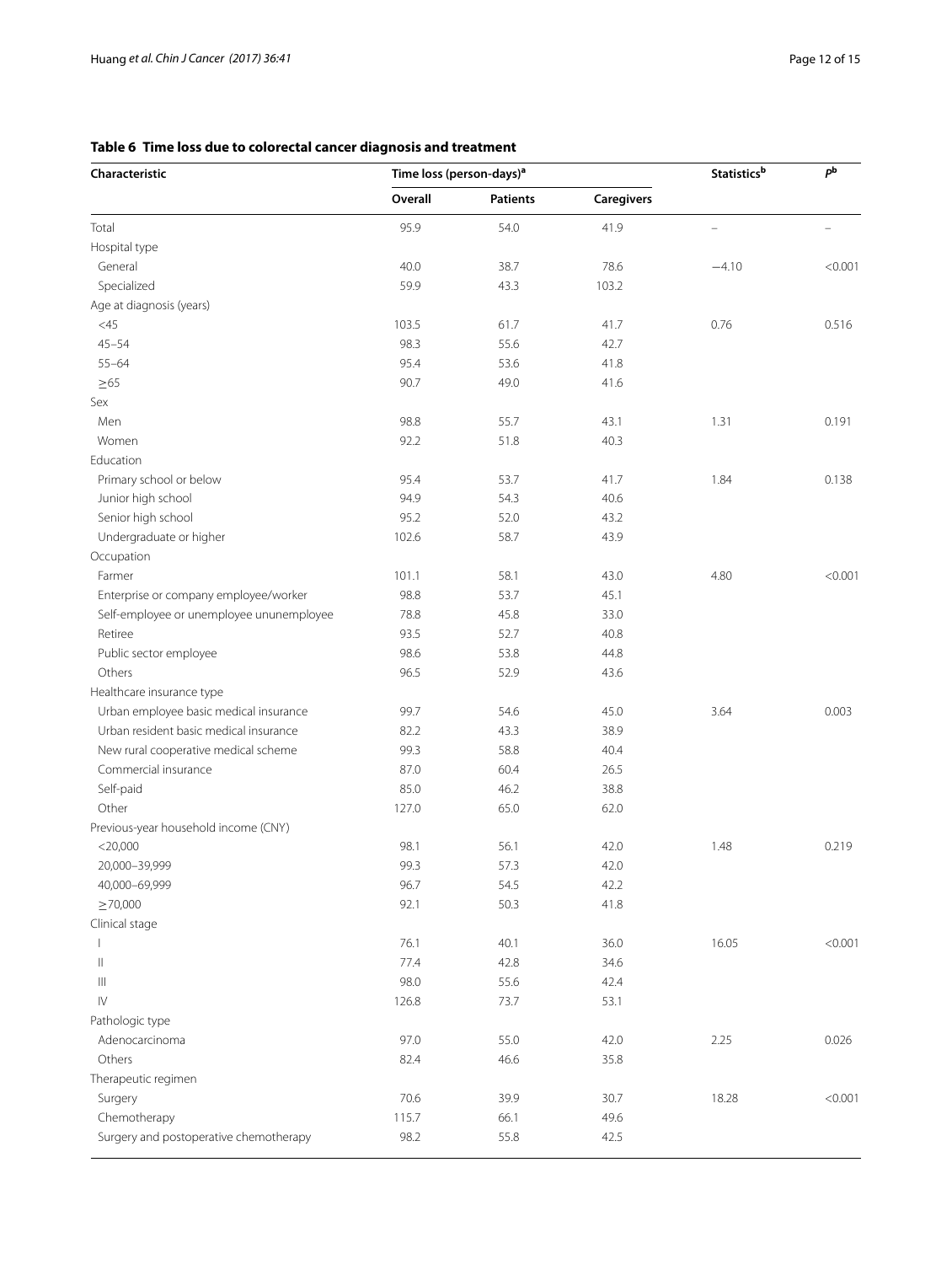# **Table 6 continued**

| Characteristic                       | Time loss (person-days) <sup>a</sup> |                 |                   | <b>Statistics</b> <sup>b</sup> | ъb |
|--------------------------------------|--------------------------------------|-----------------|-------------------|--------------------------------|----|
|                                      | Overall                              | <b>Patients</b> | <b>Caregivers</b> |                                |    |
| Symptomatic treatment                | 93.3                                 | 49.2            | 44.1              |                                |    |
| Concurrent chemoradiotherapy         | 196.2                                | 103.0           | 93.2              |                                |    |
| Radiotherapy                         | 188.0                                | 105.1           | 82.9              |                                |    |
| Neoadjuvant chemotherapy and surgery | 91.8                                 | 53.7            | 38.1              |                                |    |

*CNY* Chinese Yuan

<sup>a</sup> The data of 89 patients were missing

<sup>b</sup> Two-sample Student's *t* test after logarithm transition was used for binary classifcation variables, including hospital type, sex, and pathologic type; analysis of variance test after logarithm transition was used for other multiple categorical variables, including age at diagnosis, education, occupation, insurance type, household income, and therapeutic regimen

the absolute quantity of overall expenditure in China was much less than that in the United States and Canada [\[17](#page-14-15),  $18$ ]. The ratio of the expenditure in annual GDP per capita was 1.4 and 0.6 in our survey, whereas that for both the United States and Canada was lower than 1.0 [\[19\]](#page-14-17).

We found that several variables were signifcant for overall expenditure, including hospital type, occupation, household income, clinical stage, pathologic type, and therapeutic regimen. Notably, in line with a recent research [\[20\]](#page-14-18) and review [[21\]](#page-14-19), we found that expenditure was higher for patients with late stage (stage III and IV) CRC than for those with early stage (stage I and II) CRC, which may be linked to longer hospitalization stays and more expensive treatments, such as targeted biological therapies. In contrast, patients with stage I disease mostly underwent surgery and spent much less. These findings suggest the potential cost-efectiveness of early detection and treatment. Although we attempted to balance stage-specifc cases, only 13.9% of all cases were stage I, which reflects the lack of early diagnosis and treatment. However, under the resource and fnancial constraints in China, policymakers require more evidence of cost-efectiveness before expanding the scope of CRC screening.

Additionally, we found that non-medical expenditure for the diagnosis and treatment of CRC was a signifcant component, reaching 8.3% of the overall expenditure. It was higher than that found in the only previous relevant study in China (5.4%) [\[22](#page-14-20)]. Of the 55 overseas studies on fnancial burden, only nine investigated non-medical expenditure. The detailed non-medical expenditure were mainly comprising the wage losses of both caregivers and patients [[23\]](#page-14-21), which was diferent from those reported by Drummond et al. [[24\]](#page-14-22) and Cheng et al. [\[25](#page-14-23)], as well as those reported in our study.

Regarding time loss, CRC diagnosis and treatment caused an average wage loss of 1560 CNY, accounting for 3.3% of GDP per capita of China in 2014, which was substantially underestimated. The ratio of wage loss in annual GDP per capita for the only previous study in China was 12.2% [\[22](#page-14-20)], whereas those found in studies in the United States and in Canada were 25.6% [[26](#page-14-24)] and  $289.5\%$  [ $27$ ], respectively. This substantial gap could be partly explained by the low labor cost and special healthcare delivery model in China and potentially by methodological diferences. Numeric diferences exist among these studies, but it is more important to observe the consistent conclusions and directions. The time loss of both patients and caregivers was a considerable component of the fnancial burden, and more attention was recently paid to time cost and productivity cost [[28](#page-14-26)[–30](#page-14-27)]. However, in China, these components have been rarely calculated previously [\[9](#page-14-7)].

Obviously, much work remains to determine the comprehensive expenditure, especially including direct nonmedical expenditure, indirect expenditure, and intangible expenditure. Moreover, in China, no attention has been given to lifetime expenditure or specifcs such as treatment phase (initial, continuing, or terminal). In studies of fnancial burden, opportunities and challenges coexist.

Concerning fnancial burden, patients spent 59.9% of their household income for one year of CRC diagnosis and treatment, and 75.0% of the families perceived an unmanageable fnancial burden. In contrast, in the United States, 25.0% of insured patients spent approximately one-third of their annual income on healthcare, and 39.9% spent approximately one-ffth of their annual income [[30](#page-14-27)]. In Canada, the proportion of patients who perceived an unmanageable fnancial burden was only 3.9%; even including those who perceived a signifcant but manageable burden, it came to only 20.4% [\[31](#page-14-28)], which was much lower than that in our study. Thus, we can surmise that the plight of CRC patients and their families in China is worse than that of CRC patients in the United States and Canada. Heterogeneity in terms of data source or methodology occasionally makes it difficult to compare across studies; nevertheless, such a large gap does deserve the government's attention. Developing corresponding policies to control out-of-pocket expenses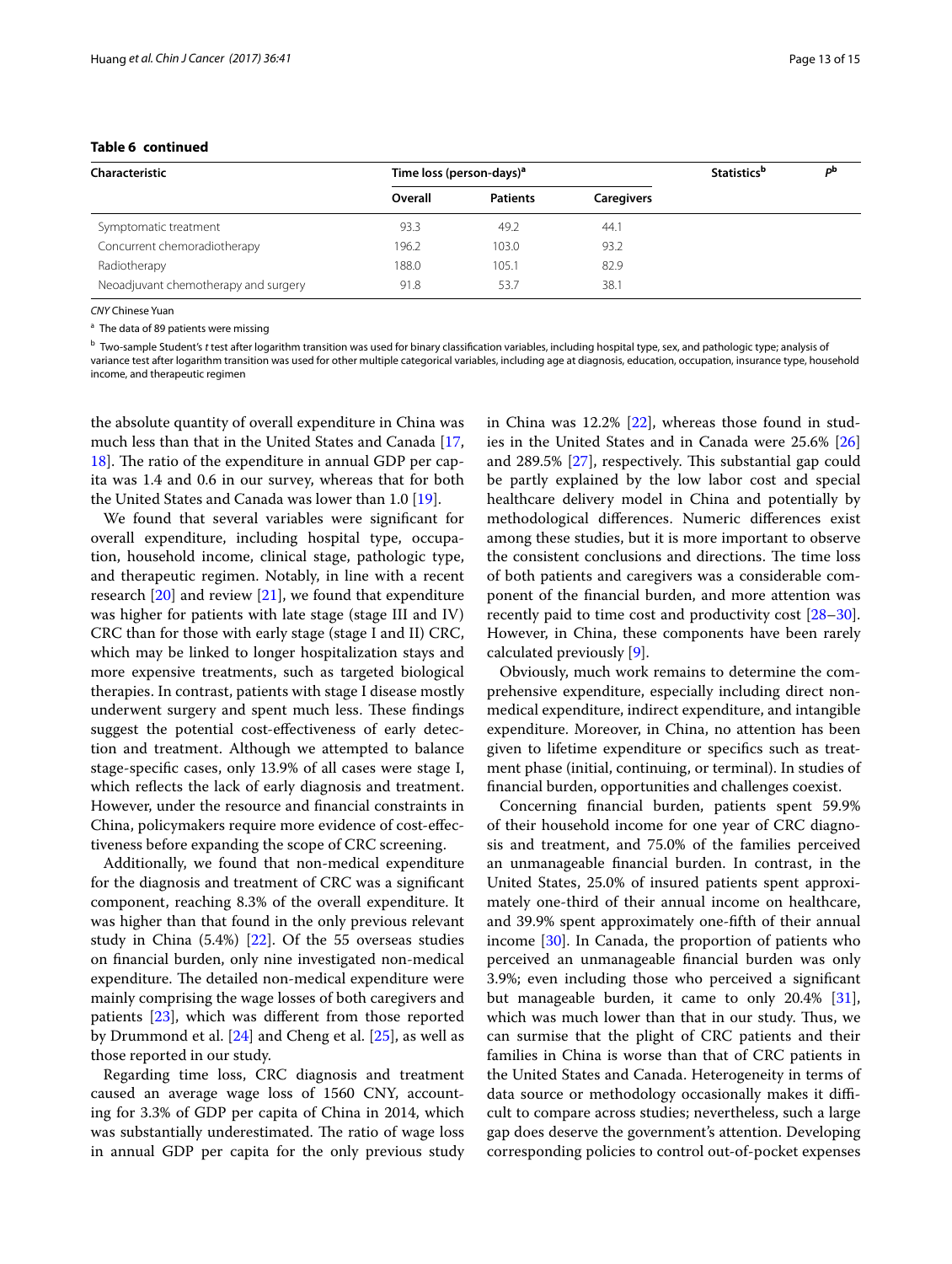can help patients and their families in China better cope with serious diseases such as cancer.

Several key infuencing factors for the expense-income ratio and the proportion of families perceiving an unmanageable fnancial burden were found to be similar to those for overall expenditure, which perhaps was not coincidental when we combined evidence reported elsewhere [[32](#page-14-29)[–34](#page-14-30)]. Notably, patients in the lowest household income group were in the worst fnancial situation, although the absolute quantity of expenditure was the least. Not surprisingly, the inability to pay prevents them from receiving sufficient healthcare  $[35]$  $[35]$ . Well-educated patients generally had higher incomes and spent more but were less stressed compared with their control groups. Because farmers generally had new rural cooperative medical scheme insurance and lower income, it seems self-evident that their direct expenditure was the lowest, and vice versa for public sector employees or retirees. These differences suggest that, in keeping with principles of justice and fairness, health service delivery reforms, such as to the medical insurance system, should consider providing more assistance to vulnerable populations.

This survey had several limitations. First, recall bias may have resulted from the retrospective nature of the questionnaire survey. Second, selection bias may have resulted from high-level hospitals and non-random sampling, although in China CRC patients are almost exclusively treated in tertiary hospitals. Third, the expenditure may have been underestimated because it covered only the to-date whole course. Another issue is risk factors for high expenditure; further multiple factor analysis is needed. Finally, although we could determine the potential efect of wage loss on perceived fnancial pressure, we considered only medical and non-medical expenditures.

# **Conclusions**

Research on calculating the fnancial burden of CRC in China is still in its initial phase, and more is needed. We found that, for patients in China, expenditure for diagnosis and treatment of CRC seemed catastrophic, and nonmedical expenditure cannot be ignored. Expenditure and fnancial burden varied among subgroups, especially for patients with disease of diferent clinical stages, suggesting that, in China, CRC screening might be cost-efective. Our fndings also support the policy of medical insurance and payment system reform for afordable and equitable access to quality healthcare, which should be considered before further research on comprehensive expenditure is done.

#### **Abbreviations**

CRC: colorectal cancer; CanSPUC: Cancer Screening Program in Urban China; CNY: Chinese Yuan.

#### **Authors' contributions**

HYH contributed to framework planning and draft writing, as well as data quality control, analysis, and interpretation. JFS led the health economic study design, overall analysis framework planning, and data interpretation. LWG, XYZ, LW, and DS supported data quality control, analysis, and interpretation. YNB, XZL, GXL, AYM, JSR, and XJS were the expert panel of the Health Economic Evaluation Working Group of the CanSPUC program, contributing to feld data collection and participating in data analysis planning. BBS, LBD, LZ, JYG, QZ, YQL, RC, LM, LL, XHS, YR, JYZ, YZW, XQ, and PAL contributed to feld data collection. MD, KZ, and JH contributed the overall design and were the co-managers of the Cancer Screening Program in Urban China. All authors read and approved the fnal manuscript.

#### **Author details**

<sup>1</sup> Program Office for Cancer Screening in Urban China, National Cancer Center/Cancer Hospital, Chinese Academy of Medical Sciences, Peking Union Medical College, 17 South Panjiayuan Lane, Chaoyang District, Beijing 100021, P. R. China. <sup>2</sup> Department of Cancer Epidemiology, Henan Cancer Hospital, Afliated Cancer Hospital of Zhengzhou University, Zhengzhou, Henan 450008, P. R. China.<sup>3</sup> Institute of Epidemiology and Health Statistics, Lanzhou University, Lanzhou, Gansu 730000, P. R. China. <sup>4</sup> Hunan Office for Cancer Control and Research, Hunan Provincial Cancer Hospital, Changsha, Hunan 410006, P. R. China. <sup>5</sup> Department of Health Economics, School of Health Management, Harbin Medical University, Harbin, Heilongjiang 150081, P. R. China. <sup>6</sup> Public Health Information Research Office, Institute of Medical Information, Chinese Academy of Medical Sciences, Beijing 100020, P. R. China. <sup>7</sup> Center for Health Management and Policy, Key Lab of Health Economics and Policy, Shandong University, Jinan, Shandong 250012, P. R. China. <sup>8</sup> Heilongjiang Office for Cancer Control and Research, Affiliated Cancer Hospital of Harbin Medical University, Harbin, Heilongjiang 150081, P. R. China. <sup>9</sup> Zhejiang Office for Cancer Control and Research, Zhejiang Cancer Hospital, Hangzhou, Zhejiang 310022, P. R. China. <sup>10</sup> Teaching and Research Department, Affiliated Cancer Hospital of Xinjiang Medical University, Ürümqi, Xinjiang 830011, P. R. China. 11 Science and Education Department of Public Health Division, Shandong Tumor Hospital, Jinan, Shandong 250117, P. R. China. <sup>12</sup> Chongqing Office for Cancer Control and Research, Chongqing Cancer Hospital, Chongqing 400030, P. R. China. <sup>13</sup> Cancer Epidemiology Research Center, Gansu Provincial Cancer Hospital, Lanzhou, Gansu 730050, P. R. China. 14 Department of Health Policy and Economic Research, Guangdong Provincial Institute of Public Health, Guangzhou, Guangdong 511430, P. R. China. <sup>15</sup> Department of Institute of Tumor Research, Henan Cancer Hospital, Afliated Cancer Hospital of Zhengzhou University, Zhengzhou, Henan 450008, P. R. China. <sup>16</sup> Institute of Chronic Disease Prevention and Control, Harbin Center for Disease Control and Prevention, Harbin, Heilongjiang 150081, P. R. China. 17 Ningbo Clinical Cancer Prevention Guidance Center, Ningbo No. 2 Hospital, Ningbo, Zhejiang 315010, P. R. China. <sup>18</sup> Urban Office of Cancer Early Detection<br>and Treatment, Tieling Central Hospital, Tieling, Liaoning 112000, P. R. China. <sup>19</sup> Institute of Chronic Non-communicable Diseases Prevention and Control, Jiangsu Provincial Center for Disease Control and Prevention, Nanjing, Jiangsu 210009, P. R. China. 20 Department of Economic Operation, Kailuan General Hospital, Tangshan, Hebei 063000, P. R. China. 21 Department of Occupational Medicine, Tangshan People's Hospital, Tangshan, Hebei 063000, P. R. China. <sup>22</sup> Department of Control and Prevention of Chronic Non-communicable Diseases, Xuzhou Center for Disease Control and Prevention, Xuzhou, Jiangsu 221006, P. R. China.

#### **Acknowledgements**

We thank all the participants, without whom this survey would not have been possible. We also thank all the staff involved in the CanSPUC for their hard work and dedication, including experts from the National Cancer Center of China, feld personnel in 13 provinces, and the external expert panel.

#### **Competing interests**

The authors declare that they have no competing interests.

#### **Grant support**

This study was supported by the grants from the Beijing Hope Run Special Fund (# LC2012YF44), National Natural Science Foundation of China (No. 81402740), Specialized Research Fund for the Doctoral Program of Higher Education (No. 20131106120014), and The National Health and Family Planning Committee of P. R. China.